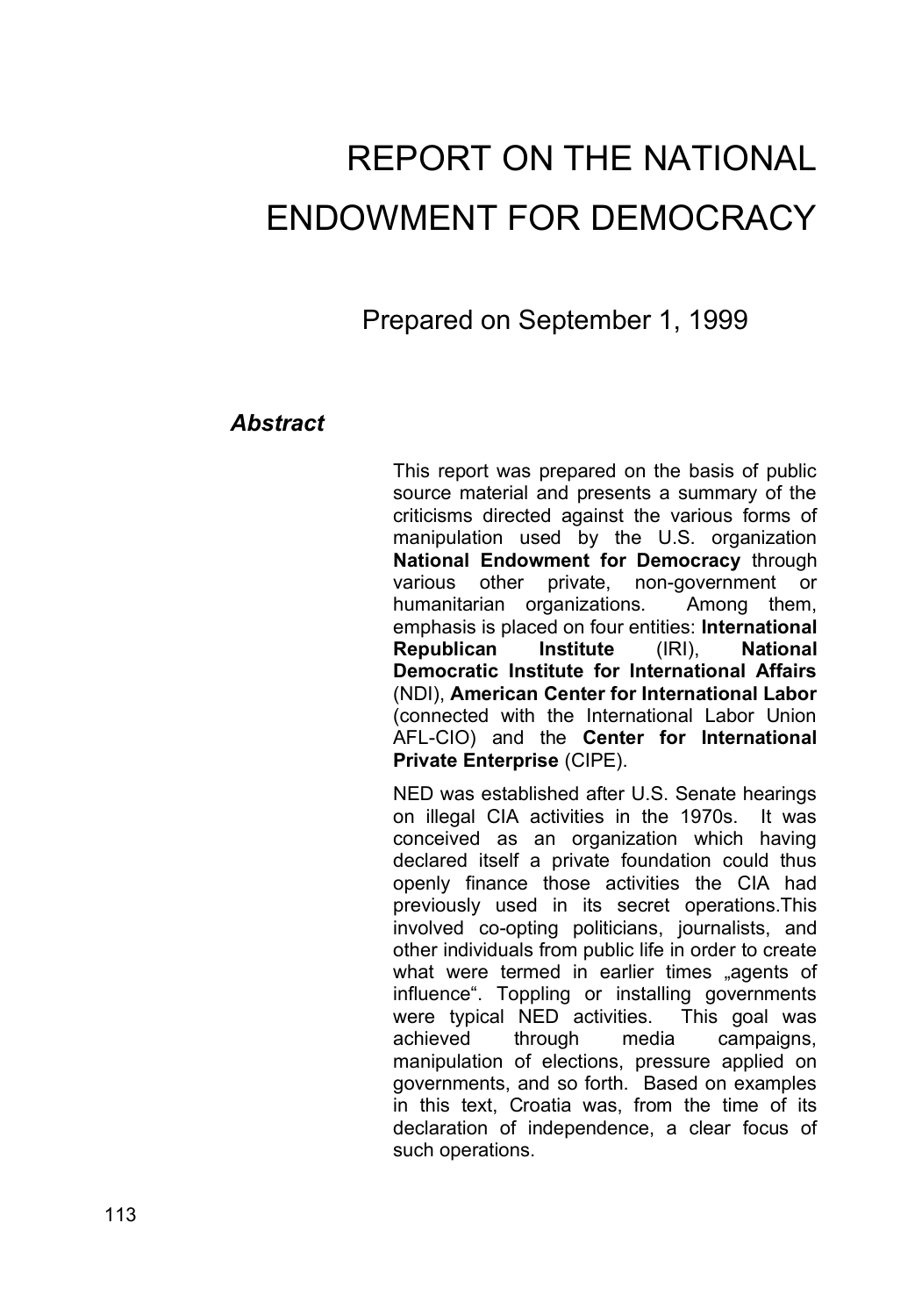In the United States, there are many critics of these American policies. And the critics, regardless of political orientation, share the same complaints:

- 1. The policies are anti-democratic, imperialistic, and immoral, and conflict with basic democratic principles;
- 2. NED endangers the credibility of America's policies, as it uses its money to oppose various governments under the condition that they are not aligned with American interests. This can involve Communist as well as democratic governments, and even dictatorships.
- 3. The recipients of these funds are only ..declared "democrats, since they in essence serve as manipulators of public opinion or, in the case of Croatia, are those who enjoyed privileges or political power in Communist times and lost them when Croatia became independent.
- 4. Recipients of these funds are sometimes unaware of the source and have thus been attacked as traitors in their own countries.
- 5. The activities the NED employs in foreign countries would be illegal and prosecutable if they were performed by foreign organizations in the United States.
- 6. NED does overtly what the CIA formerly did covertly.

### *The formation and goals of the NED*

According to its Statement of Principles and Objectives, the **National Endowment for Democracy** (NED) advocates the view that "democracy involves the right of the people freely to determine their own destiny. The exercise of this right, says the statement, requires a system that guarantees freedom of expression, belief and association, free and competitive elections, respect for the inalienable rights of individual and minorities, free communications media, and the rule of law. Emphasis is made that the NED is a "private, non-profit organization created to strengthen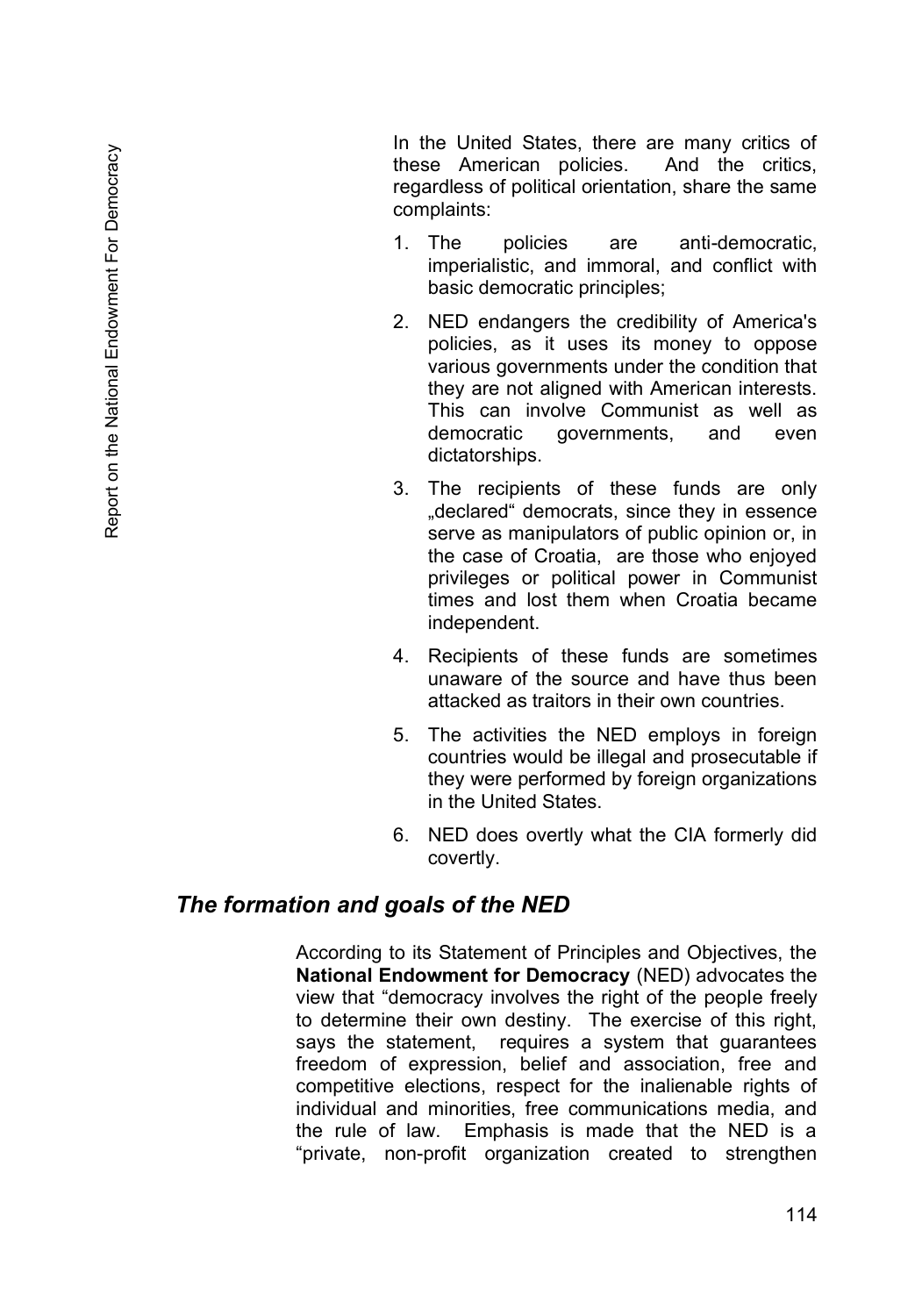democratic institutions around the world through nongovernmental efforts."(<sup>i</sup>)

The grant program of the NED funds four different programs in the area of labor, business and political party development:

1.**The International Republican Institute** (IRI)

2.**The National Democratic Institute for International Affairs** (NDI)

3.**The American Center for International Labor** (which is connected to the international labor union organization AFL - CIO)

4.**The Center for International Private Enterprise** (which operates in conjunction with the U.S. Chamber of Commerce)

Additionally, the NED conducts activities which "strengthen cooperation between democratic intellectuals and practitioners", publishing the Journal of Democracy, as well as numerous books and reports, and hosting a visiting fellows program which organizes "seminars and conferences on issues affecting the future of democracy".(2)

Funding is made on a quarterly basis, the NED being "interested in nonpartisan programs seeking to strengthen democratic values among all sectors of the democratic political spectrum". It further states that "democracy cannot be achieved through a single election and need not be based upon the model of the United States or any other particular country." (3)

NED core institutes prepare regular reports on current issues and debates, as well as extensive pre -election polls. A recent report on the Republic of Croatia by one of the NED core institutes, the **National Democratic Institute for International Affairs** (NDI), provides an evaluation of the current political climate in Croatia, pointing out that there is "increasing opposition to the autocratic power of the HDZ" and that the NDI had "responded to signs that the political scene in Croatia was undergoing its first significant changes since declaring independence" by launching a program in 1994 to strengthen Croatian political parties. Along with funding from USAID, the NDI began "helping opposition leaders ... and rank and file members to institute changes",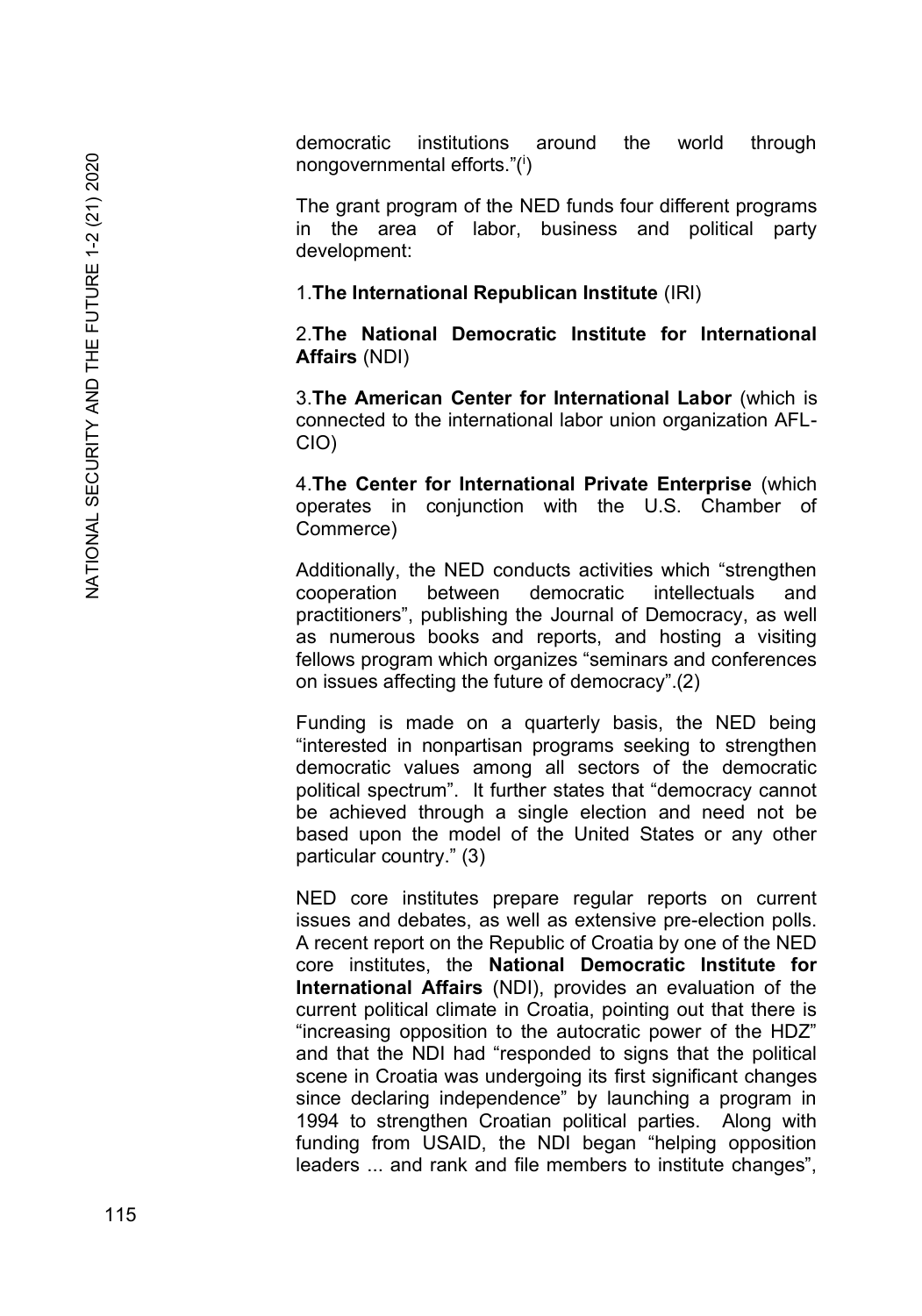focusing on "platform development, voter targeting, strategic planning and membership development".

In 1997 NDI began training seminars to develop "groups of organizers within major parties to train their peers in basics in party organization." In 1998, the NDI shifted its focus from local party branches to "working with opposition parties at the national level."

In late August of 1998, the NDI held a series of consultations in Croatia on "how to effect changes to the existing parliamentary election law" and "provided expert commentary on the initial draft of the coalition's proposed law." (4)

Another of the NED's core institutes, the International Republican Institute, has been involved in conducting detailed polls of the Croatian public, including prognoses of results for the upcoming parliamentary elections. (5)

Since its inception, the NED has had its share of influential supporters as well as vocal critics. In a memorandum of the conservative Washington think tank, **The Heritage Foundation**, senior analyst James Phillips calls the NED a "valuable weapon in the international war of ideas...it advances American national interests by promoting the development of stable democracies friendly to the U.S. in strategically important parts of the world." (6)

Phillips writes that "the NED has played an important role in providing aid to democratic movements in the former Soviet bloc, China, Cuba, Iran, Iraq, Nicaragua, Vietnam, and elsewhere...."and has helped emerging democracies to build "a stable democratic system, representative political parties, a free -market economy, and a free press"...battling a "wide variety of anti-American dictatorships....embryonic democracies remain vulnerable not only to communists, but to military coups. fundamentalist politico-religious movements, and authoritarian parties." (7)

Phillips argues that "the U.S. has a stake in the promotion of democracy and the rule of law. Western style democratic governments are least likely to threaten American interests....consolidating democracy in formerly hostile states...helps to enhance America's long term security....and facilitate free market reforms that lead to international trade and investment opportunities." Although the Cold War has ended, "the global war of ideas continues to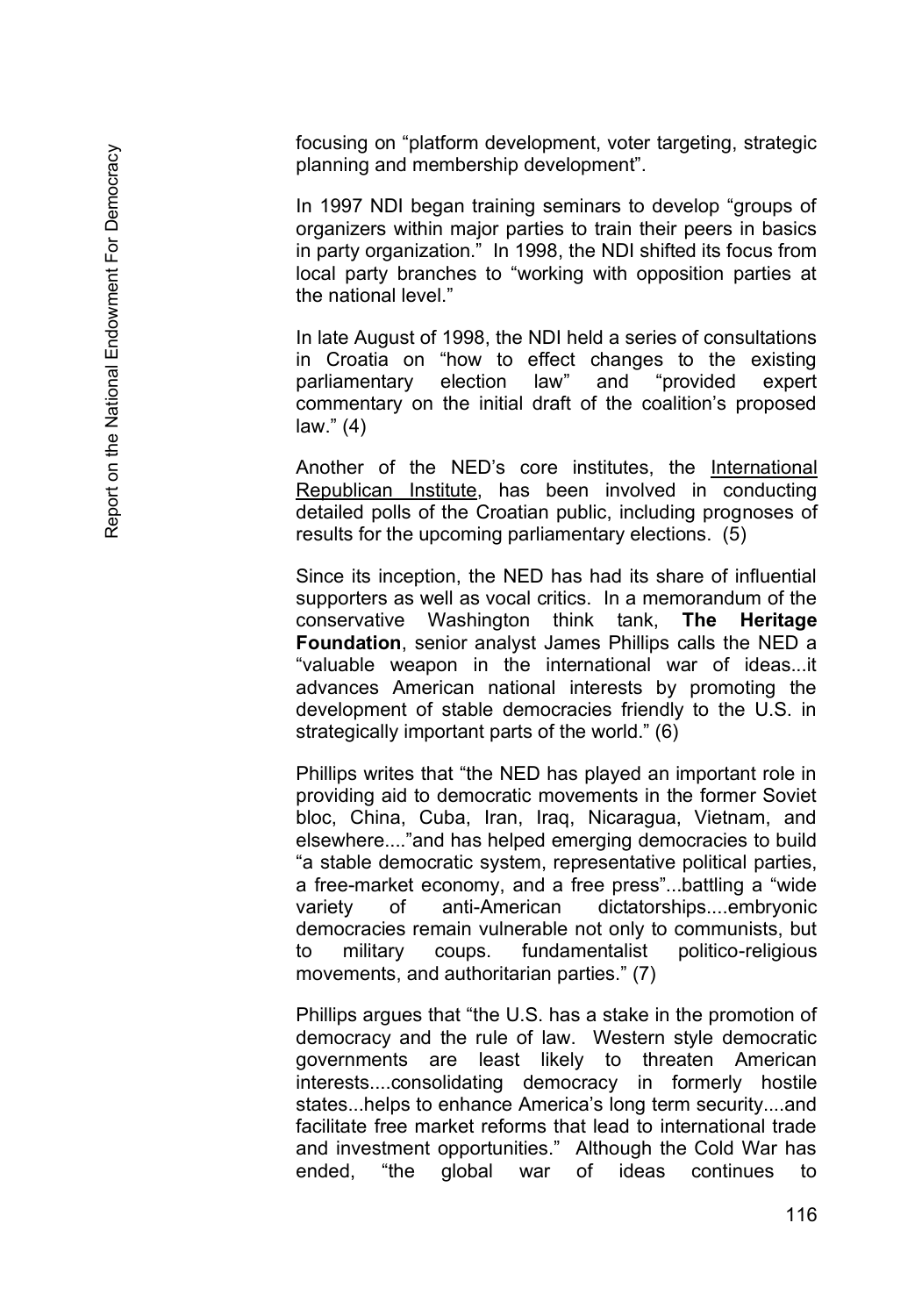rage....American interests and ideals remain threatened by deeply entrenched Communist regimes, neocommunists, aggressive dictatorships, radical nationalists and Islamic fundamentalists...the U.S. cannot afford to surrender the ideological battlefield." (8)

In one of the most recent opinion pieces on the NED, the editors call for continued support for the NED, citing its assistance throughout the years to opponents of dictatorships in, for example, China, Sudan, Serbia, Cuba, Myanmar, and hile." (9)

Before enumerating the arguments of those who have criticized or called for a halt to funding for the NED, it is instructive to examine the origins of the NED and what provided the impetus for its inception.

### *Senate investigations into the CIA*

In 1967, a series of catastrophic scandals erupted after a portion of the CIA's covert funding network operations was exposed in a **Ramparts** magazine article.(Note: The Agency had apparently controlled and financed scores of foreign trade unions, student and youth organizations, and political institutes, passing the money to a real or bogus foundation, then to a U.S. private organization and from there to the foreign recipient.) These revelations of widespread illegalities resulted in an outcry from Congress and a call for extensive Senate investigations. The hearings began in the late 1970s, and were known as the *Church committee investigations*, after Senator Frank Church.) (10)

In January of 1976, the Pike committee released a report on its conclusions based upon the hearings, but by a vote of 246-124, Congress prevented it from being made available to the public. However, a bootlegged copy of the report was carried in the alternative newspaper, *the Village Voice*, in February of 1976, "The CIA Report the President Doesn't Want You to Read". In April of 1976, the Church committee released its six volume report. Both reports were highly critical of the CIA and led to reevaluations of its performance and mission and proposals for a new paradigm. Changes in the law governing CIA operations were also implemented, making Presidents accountable for CIA's secret undertakings and requiring the CIA to report to Congress on its activities. (11)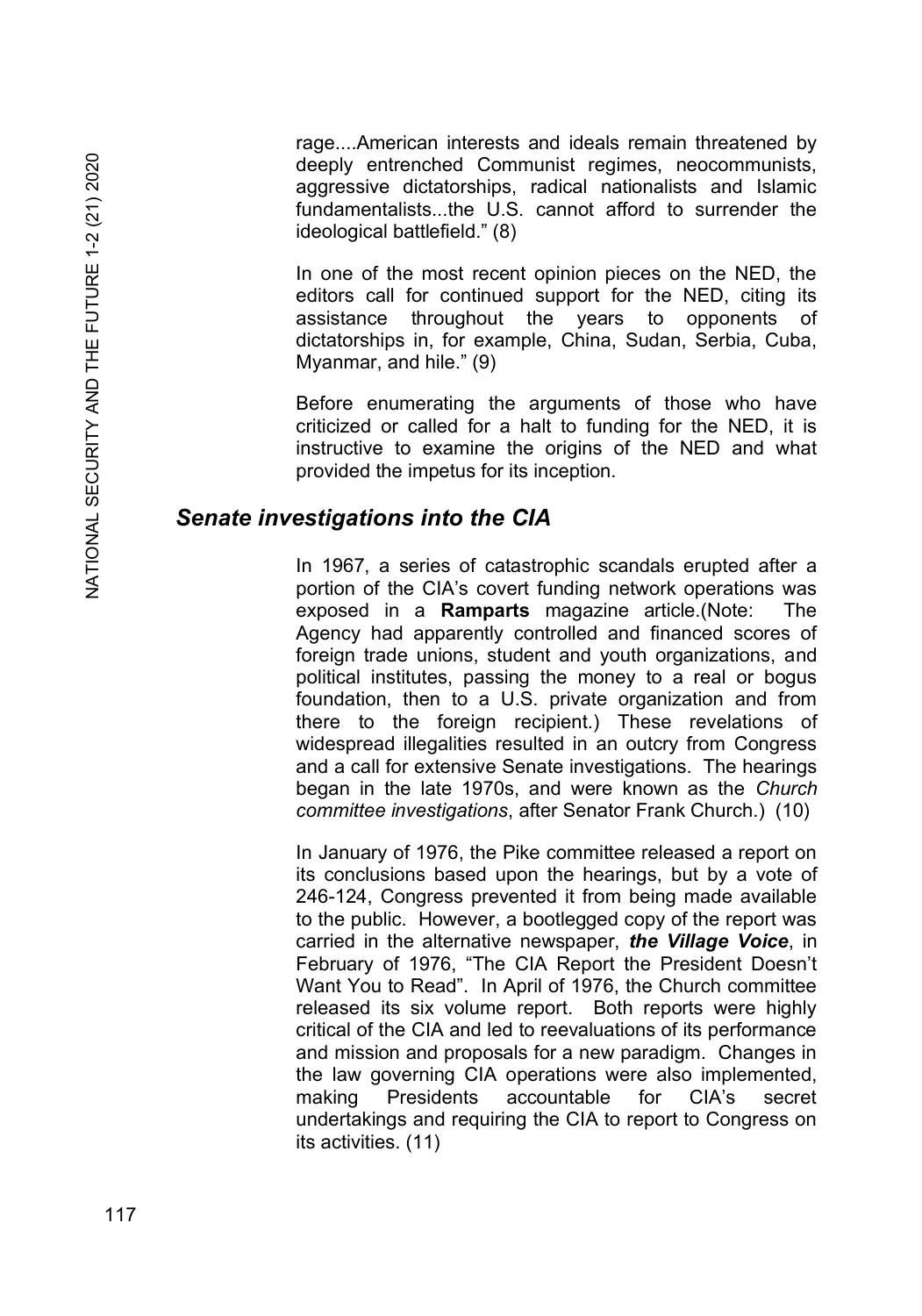Among the disclosures during the hearing was extensive evidence of massive co -opting and manipulation of journalists and propaganda operations, illegal drug testing, manipulation of foreign elections, even assassinations of foreign leaders and officials, coup attempts, etc. against Salvador Allende, Castro, Mossadegh and numerous others. In regard to media manipulation, domestic and foreign, the hearings showed that 29% of 40 covert CIA actions had gone for media and propaganda projects, which would have been equal in 1978 to approximately 265 million dollars and 2,000 personnel. The propaganda budget of the CIA was thus "as large as the combined budgets of Reuters, United Press International and the Associated Press." It was also revealed in the hearings that over 400 highly reputable journalists had operated as "CIA journalists"(12) Carl Bernstein, Washington Post reporter and Pulitzer Prize winning journalist - awarded for his expose of the Watergate cover -up - did a subsequent follow up on this topic in "Rolling Stone", showing that the CIA had very close ties with major media figures (i.e. Sulzberger of the NYT, Henry Luce of Time, William Paley of CBS) and organizations, such as the Washington Post, New York Times, Reuters, AP, Newsweek, and UPI . Bernstein claimed that, according to CIA documents, the most "valuable" of these associations had been with the NYT, Time and CBS during that period.(13) In order to salvage its reputation, the New York Times did its own study of the issue, reporting that over the 25 years prior to the hearings, the CIA "had owned or subsidized more than fifty newspapers, news services, radio stations, periodicals and other communications facilities, most of them overseas....another dozen foreign news organizations were infiltrated by paid CIA agents...and that nearly a dozen American publishing houses printed some of the more than 1,000 books that had been produced or subsidized by the CIA. In a 1976 interview, CIA chief Colby was directly asked if the CIA ever told its media agents what to write. He said "oh, sure, all the time." (14)

Several years after the hearings, President Reagan was persuaded by his then CIA chief, Casey, to allow him to revitalize operational and analytical sides of the CIA in the wake of the scandals. He also promised Reagan that the CIA would "avoid journalists", but, as many pointed out, the new policy had a provision that allowed the CIA to make exceptions when necessary.(15) **Shortly** thereafter, President Ronald Reagan called for greater efforts to promote world democracy, and the creation of the NED was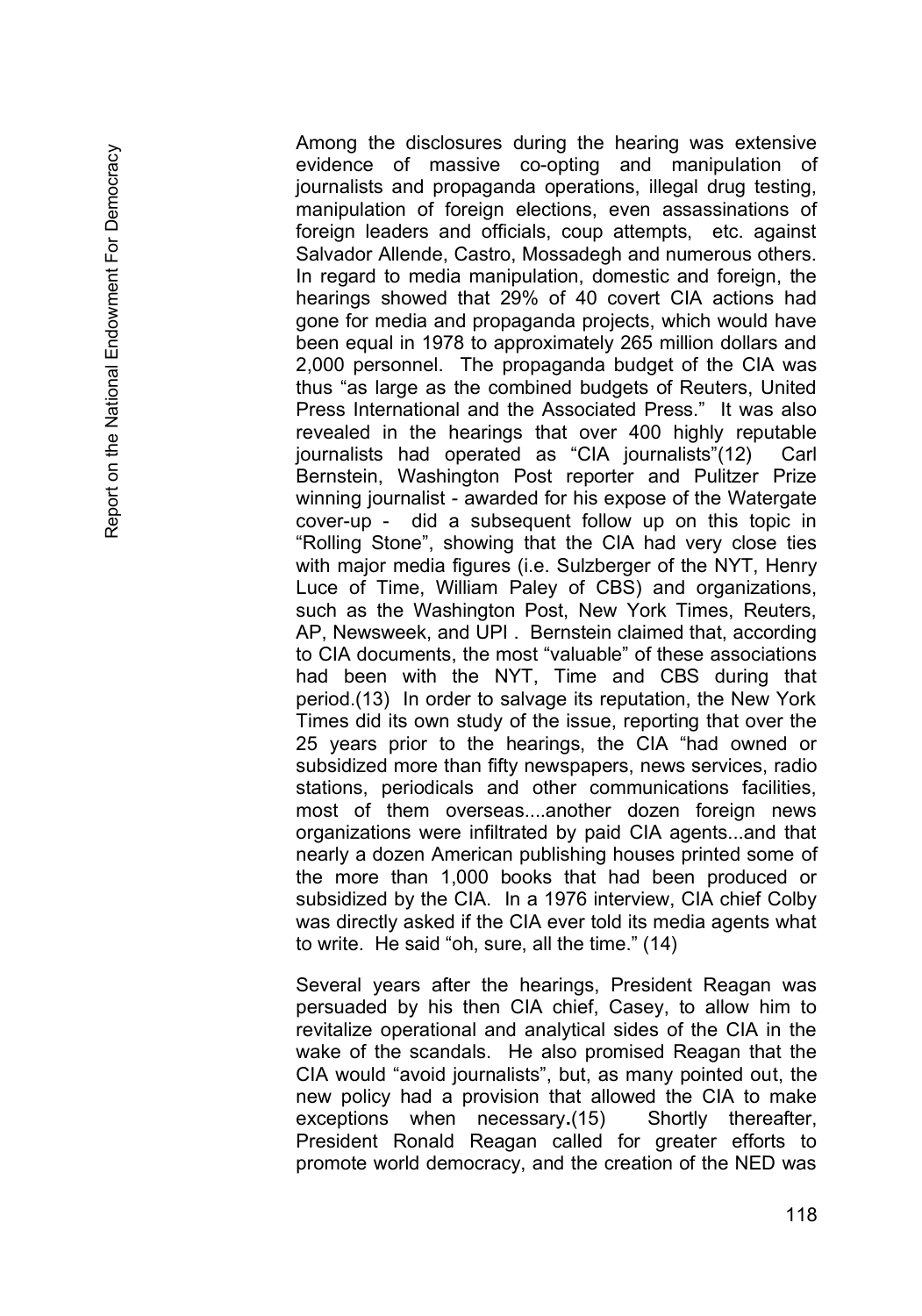proposed. Its role was ostensibly to assist democratic movements in ways that were "beyond the reach of federal programs." The founders of NED feared that traditional agencies such as USAID and USIA "faced legal and political restrictions that limited their activities". A private aid agency, they felt, "would be able to operate more freely and escape the stigma attached to US foreign aid in many parts of the world". Many analysts interpreted the move as an attempt to transfer the covert activities of the CIA to a new, overt agency, the NED. Indeed, according to Allen Weinstein, one of the drafters of the NED legislation, "a lot of what we do today was done covertly 25 years ago by the CIA." (16)

# *Critics of NED*

Critics of the NED and its activities agree. According to Philip Agee, the first CIA officer to expose its extensive illegal and covert operations, the CIA has regularly been used "to intervene in the domestic affairs of other countries and to support political forces considered friendly to U.S. interests, or to weaken and destroy those considered unfriendly or threatening". Governments, he says, who were attacked by the U.S. were "left, nationalist, reform-minded, populist or simply uncooperative" where U.S. economic interests and access to foreign markets were concerned. Based upon his experiences with the Agency (1957-69), the common denominator was always an unwillingness to comply with U.S. dictates. (17)

Agee provides a chronology of events following the Church hearings, and prior to the establishment of the NED. Members of Congress had "proposed legislation to create an 'open', government-financed foundation to carry on financing the activities which had recently been revealed as CIAconnected. The idea was to make money available to foreign political parties, trade unions, student groups and other private organizations - not to eliminate secret CIA money but to provide an alternative, given the constant problem of 'covering 'CIA money." In 1979, the idea resurfaced, and an institute was founded to study the "feasibility of government financing of the foreign activities of private U.S. organizations. Participants in the study included "right wing think tanks such as the **American Enterprise Institute** and **the Center for Strategic and international Studies**." The study became known as the Democracy Program, based on a German model. By secret executive order, Reagan formed such a program within the USIA, in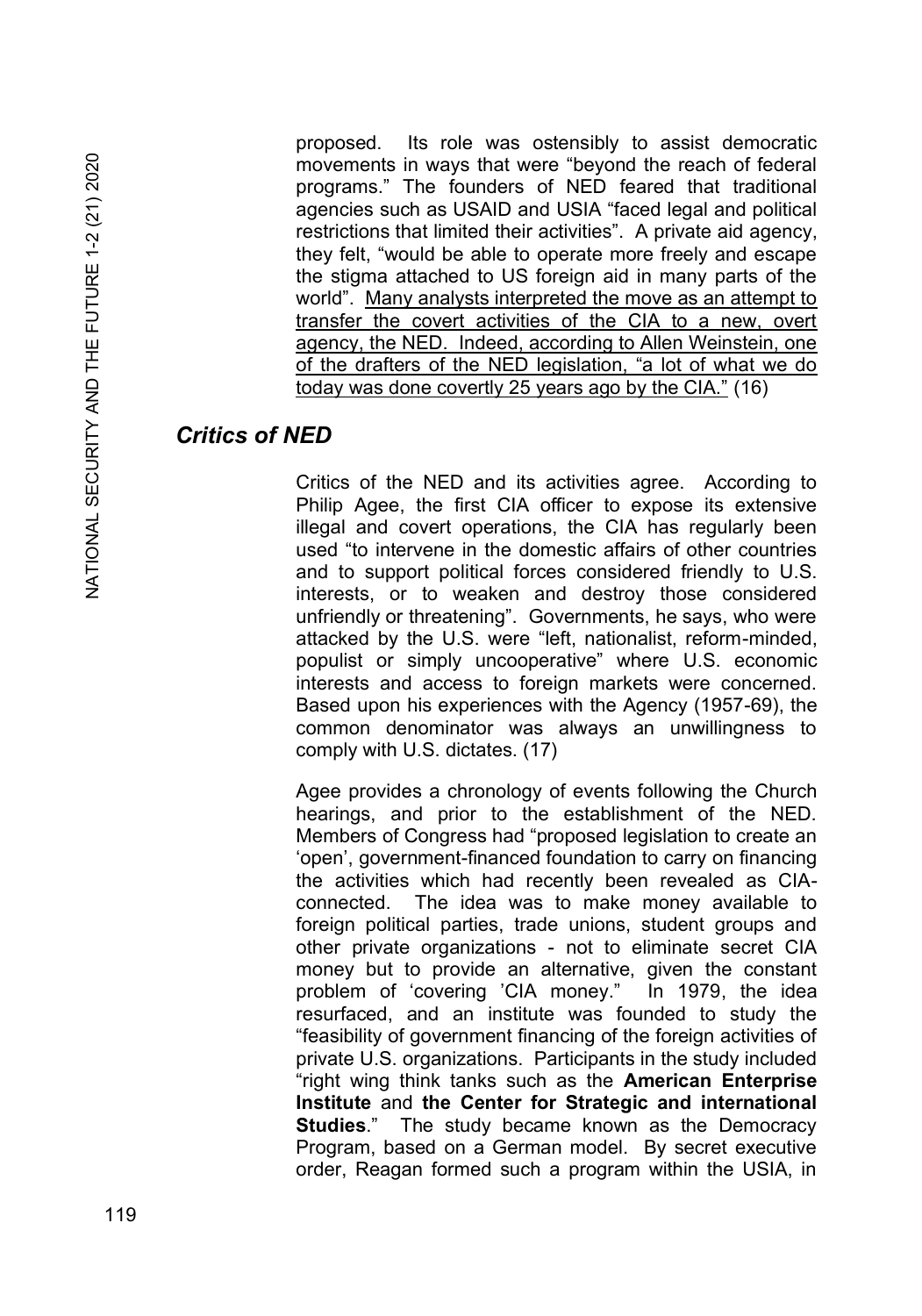which CIA director Casey participated, but the press leaked his involvement and the CIA role was "supposedly canceled." (18)

The conclusion finally was reached that the NED would serve to replace the previous agencies whose credibility had been destroyed, and its creation was finally approved by Congress in 1983. At its head was John Richardson, Jr., former chief of Radio Free Europe, another agency purported to have been under the control of the CIA, according to intelligence experts. In regard to the NED program, CIA director Colby commented that "it is not necessary to turn to the covert approach....many of the programs conducted as covert operations can now be conducted quite openly, and....without controversy." Colby's wife became shortly thereafter a member of the NED board of directors. (19)

The NED began with an initial appropriation of 18.8 million dollars from the United States Congress. It was stipulated that the NED was simply a funding channel and could have no projects of its own. The U.S. government would have full access to all its files, papers and financial records. In practice, according to Agee, the U.S. State Department and other government agencies such as the CIA would "formulate and approve NED projects" , which would be channelled for the most part through the four core groups, NDI, IRI, CIPE and ACIL. The NED then, says Agee, was "simply a continuation of public funding for intervention in foreign countries, using new conduits, with the 'private' organizations serving as instruments of U.S. foreign policy."

Beneficiaries included the whole spectrum: political parties, cooperatives, professional associations, information media, publications, programs, universities, trade unions, churches, women's groups, youth groups, and students: "in short, all traditional CIA covert action targets." (20)

Another highly decorated former CIA agent, Ralph McGehee, who served for 25 years in the agency and has testified in Congress and in court on CIA issues, has also written extensively about the typical pattern of U.S: "democracy promoting activities": the U.S. administration either influences or creates new human rights organizations which declare a non compliant country in violation of human rights. Propaganda discredits the transgressors. As soon as a government has been appropriately demonized, "diplomatic, political, propaganda, media operations and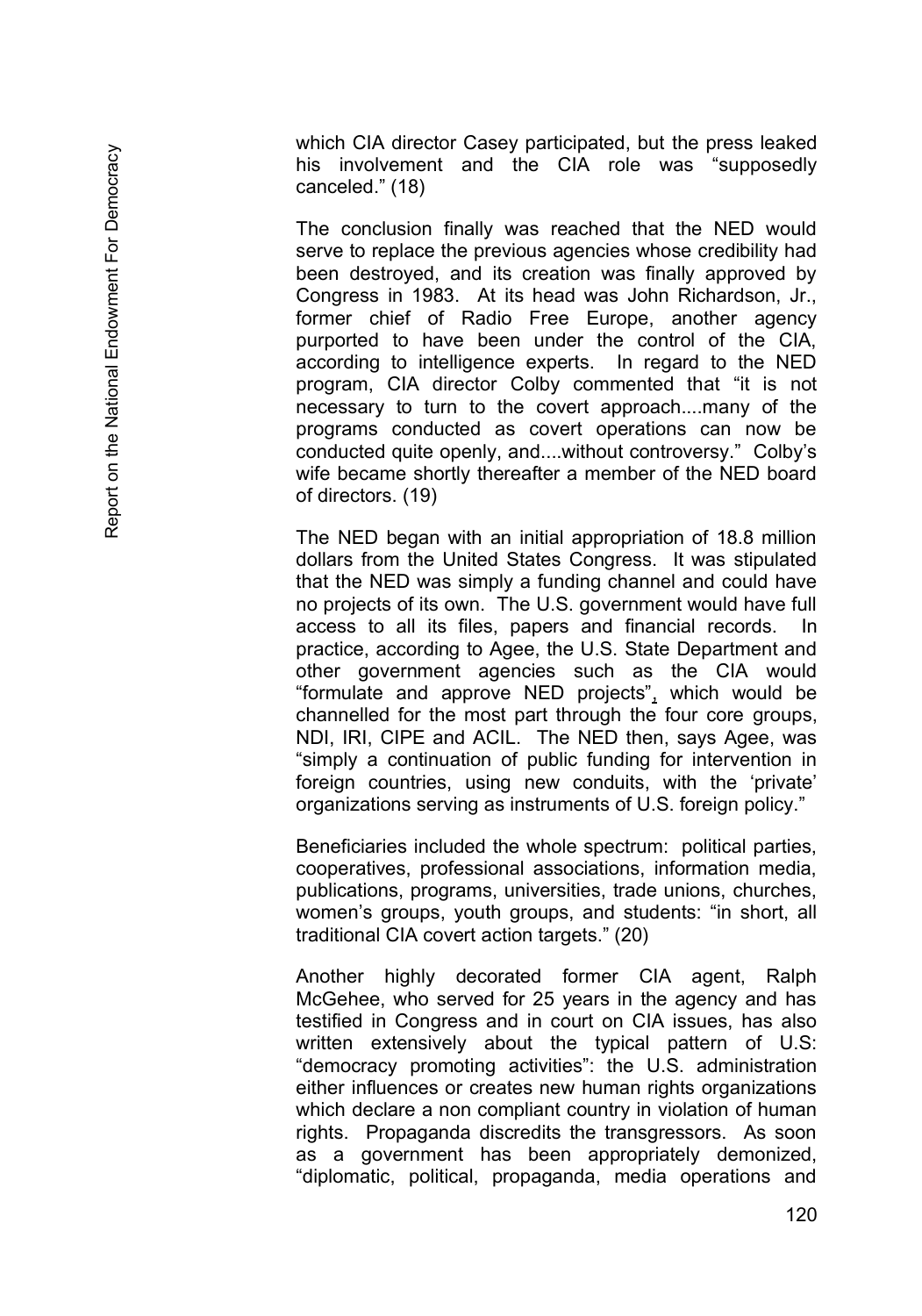economic measures are applied to force the target country to toe the line." (21)

When the target nation lessens political restrictions, the NED, USIA, government backed -governmental organizations, USAID, the World Bank, etc., begin overt or covert operations to modify or replace governing authority." False evidence operations are also conducted, forging documents and placing them where they will be discovered and distributed, "glorifying demons and demonizing targets, even the most honorable". McGehee reinforces Agee's assertions about the NED as an alternative agency to the CIA, since the NED "subsidizes and influences elections, political parties, think tanks, academia, business groups, book publishers, media, labor, religious, women's and youth groups...NED assumed this role from the CIA beginning in 1983 and uses many of the same institutions but operates more openly...it is in part a smoke screen for operations by other organizations." Other non government organizations (NGOs) are also involved in CIA covert actions. McGehee refers to the book "Holy War, Holy Victory" by Kurt Lohbeck on CIA actions in Pakistan and Afghanistan. Lohbeck provides evidence that many NGOs that sprung up around CIA operations were so intertwined with CIA that it was impossible to separate them, and even provides names of some such organizations, especially the various European NGOs. McGehee also makes mention of the NED journal, Journal of Democracy, which subsidizes writers, some of which, "we may assume are on the U.S. NED payroll, or, to put it another way, agents of the U.S." (22)

A recently released CIA memorandum on use of the media in the 60s and 70s under the Freedom of Information Act strengthens earlier assertions made by McGehee, Carl Bernstein and Philip Agee, in that the memorandum clearly states that the CIA had "relationships with reporters from every major wire service, newspaper, weekly and television network...in many instances, we have persuaded reporters to postpone, change, hold or even scrap stories." The Agency also touted its "wide range of contacts with academics through recruiting, professional societies, contractual arrangements...the Public Affairs Office of the CIA was also "building a data base of information about Agency contacts with academia - conferences, seminars, scholars, recruiting officers..." (23)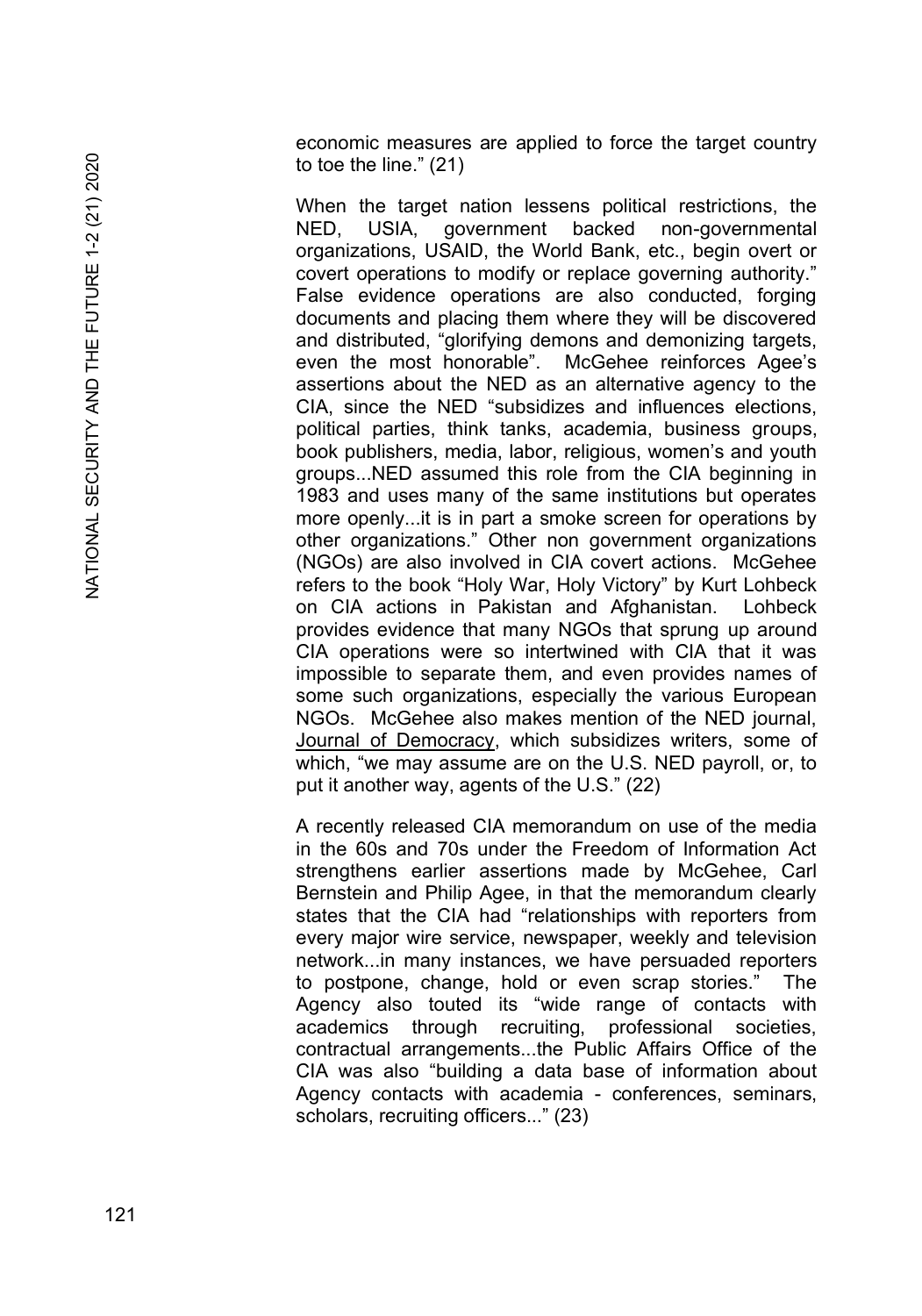A Russian counterintelligence report from early 1995, as though to confirm the CIA memorandum, found that American research centers, institutes and aid organizations were spying on Russia and working to undermine it....influencing the development of political and economic processes in Russia." The report named the Soros Foundation and scores of other U.S. organizations which were engaging in subversive activity, including groups from Harvard, Columbia and Duke Universities and their involvement in the 1993 parliamentary elections. (24)

Former disillusioned CIA agents are by far not the only harsh critics of the activities and mission of the NED. The conservative, non-government funded think tank, the CATO Institute, enumerated its many objections to the organization back in 1993 in a long and detailed analysis, calling it a "foreign policy loose cannon", which "harasses the duly elected government of friendly countries, interferes in foreign elections and fosters corruption of democratic movements", all financed by American taxpayers.

CATO points out that the NED is not independent, as claimed in its policy statement, but is funded by the U.S. government, and that it was created, as Agee and others have written, to assist movements abroad which were "beyond the reach of established federal programs" such as USIA and USAID, who were "legally and politically restricted" from certain activities. The structure of the NED, according to CATO, is "based on the premise that government money, if filtered through enough layers of bureaucracy, becomes 'private' funding, a dangerous and illogical assumption." CATO also criticizes the NED for "taking advantage of its alleged private status to influence foreign elections, an activity that is beyond the scope of AID and USIA and would otherwise only be possible through a CIA covert operation." CATO makes the interesting point that such activities "would be illegal for foreign groups operating in the United States". Another problem is that there is ambiguity about the grants that go through NED, as "even the recipients do not always know the precise source of their funding", and could therefore be unwitting agents or conspirators. (25)

### *NED manipulation of foreign elections*

The issue of election interference on the part of the NED has provoked the most criticism from its detractors. Central America was a major focus in the 1980s, shortly after the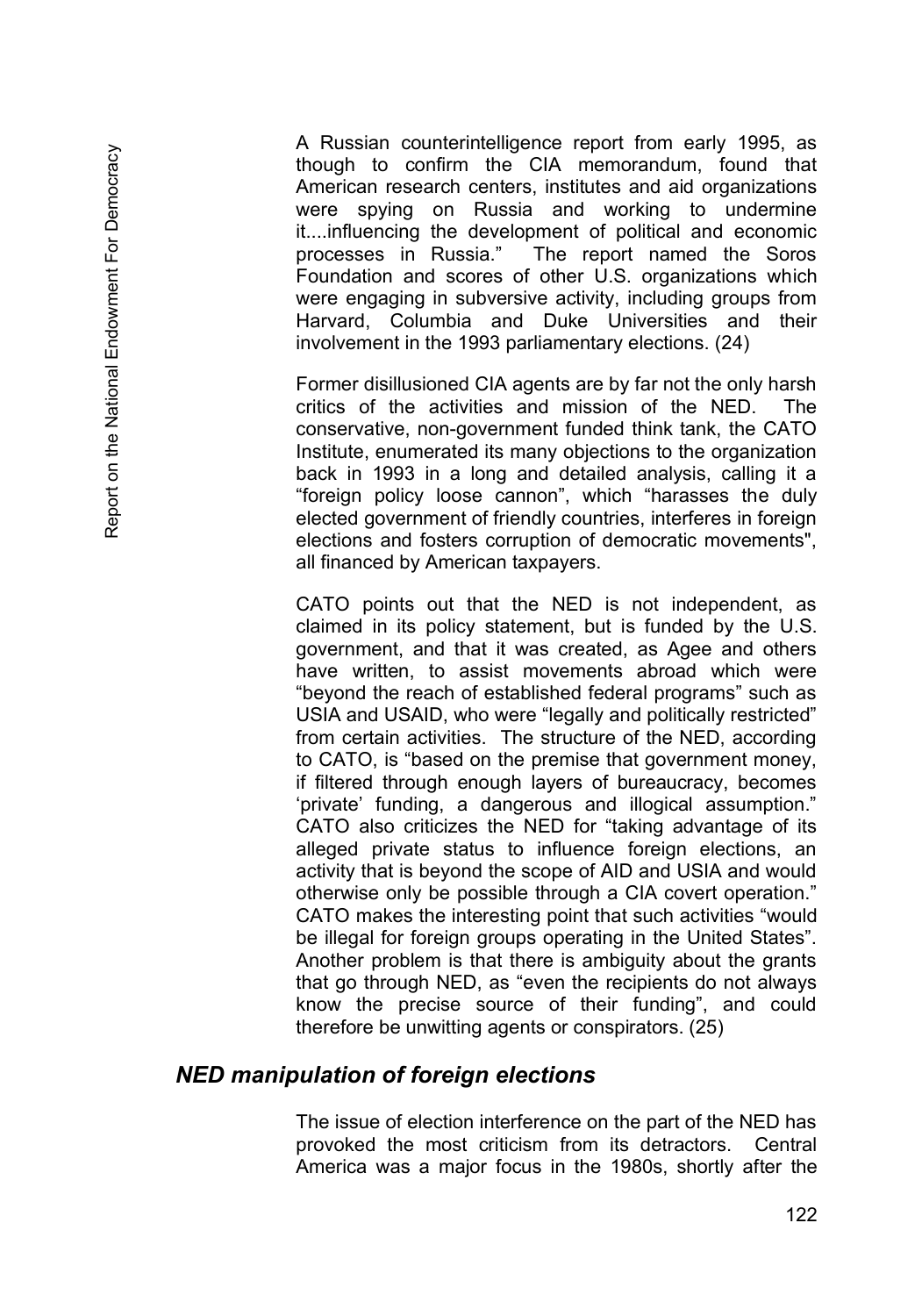creation of the NED. Panama was one of the first examples of political intervention by the NED. The U.S. supported candidate Barletta of the military -controlled Democratic Revolutionary Party, who was also a vice president of the World Bank and one -time student of former U.S. Secretary of State George Shultz. Barletta was opposed by Arnulfo Arias, a nationalist and populist. The U.S. feared his anti military platform would bring instability to Panama, and that Arias would undermine U.S. efforts to overthrow the Sandinistas in Nicaragua and to defeat the rebels in El Salvador. During the election campaign, NED money was channeled through the AFL -CIO's Free Trade Union Institute to finance Panamanian unions supporting Barletta. Fraud in vote counting gave Barletta the election, even though a count by the U.S. embassy in Panama showed Arias had won by 4 -8,000 votes. (26)

In Nicaragua, the NED, along with the CIA and other U.S. agencies, poured millions of dollars into defeating the Sandinista government in 1990, and financing the anti - Sandinista coalition. However, preparations began years prior to 1990 to ensure the desired U.S. outcome. As a result of the controversy that arose in 1984 when NED funds were used to ensure Barletta's victory in Panama, (see above),a law was passed in the U.S. Congress prohibiting the use of NED funds to "finance the campaigns of candidates for public office." However, it was not difficult to circumvent the law, and NED simply gave millions instead to the Nicaragua Opposition Union (UNO), which then dispersed funds to scores of other "democracy building" groups supporting this coalition. Although there were eight other opposition groups, NED money was given only to UNO. The newspaper La Prensa, which supported Violeta Chamorro, the opposition candidate, received NED financial aid as though it were non -partisan, and the NED spent over one million dollars on other anti -Sandinista media and political groups, many tied to the CIA. NED was closely supervised by Walter Raymond, Jr., a CIA propaganda specialist sent from **the National Security Agency** in 1982 by CIA chief Casey. The U.S. plan was to put into place a massive intervention through the CIA, NED, and AID with psychological, economic and political programs. The plan called for mobilizing three bodies: a political coalition to oppose the Sandinistas, a trade union coalition, and a mass civic organization. Sub -groups would focus on youth and students, women, religious organizations ,etc. Media operations were central to the operation. (27)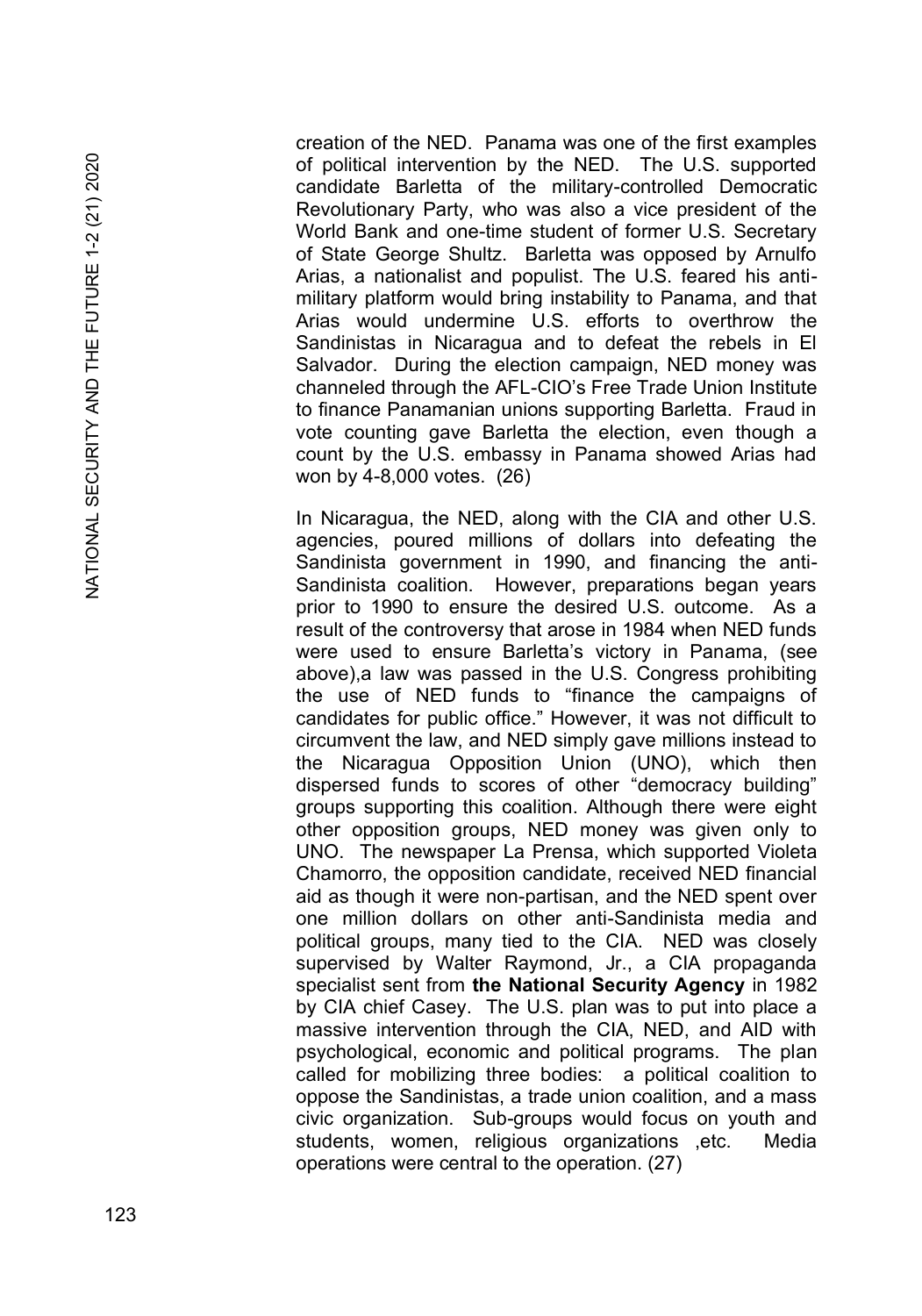The NED provided over 12.5 million dollars to finance the operation. Other NED money went to a variety of other organizations for programs in propaganda, training, etc. The NED sum would represent the equivalent of a 2 billion dollar foreign intervention in a U.S. election. In addition, the CIA is estimated to have spent 11 million dollars in the election. (28)

A 1990 article in the left -wing magazine, **The Nation**, pointed out, as had the CATO Institute, that "if the Nicaraguan government were to fund similar campaign activities in the United States, the recipients and conduits of that money would be subject to stiff civil and criminal penalties." After the scourge of Watergate, Democratic After the scourge of Watergate, Democratic Senator Lloyd Bentsen, in fact, introduced such an amendment to the Federal Election Campaign Act "eliminating political contributions from all foreign nationals", saying that he did not think foreign nationals had "any business in our political campaigns." Bentsen's amendment passed in the Senate by 89 to 0 and passed into law in l974. (29)

As for Nicaragua, the World Court ultimately ruled that the U.S. had waged an illegal war against Nicaragua and ordered 17 billion dollars in reparations to be paid, an order subsequently ignored by the U.S. (30)

NED also made efforts to ensure the defeat of Augusto Pinochet in Chile in the late 1980s, covered in a NYT story in June of 1988: "The administration enthusiastically backed a Congressional earmark of 1 million to the NED for projects relating to democracy building in Chile"; however, "the financial aid to opposition groups by the NED revived the frequent charges by Pinochet and his supporters that the opposition is dependent on financial assistance from foreign governments, political parties and foundations." Other funds went "to two trade union groups" who opposed Pinochet, to an opposition newspaper, La Epoca, and to a "political and economic research institute to undertake a political poll." An NED official said his organization "was not taking a position in the plebiscite". Pinochet was subsequently arrested in London during a medical checkup and charged with crimes against humanity. (31)

There were also protests against "unfair interference favoring the political parties closest to Vaclav Havel" by the NED. At issue was \$400,000 given by the NED to two organizations which later "coalesced...to lead the revolution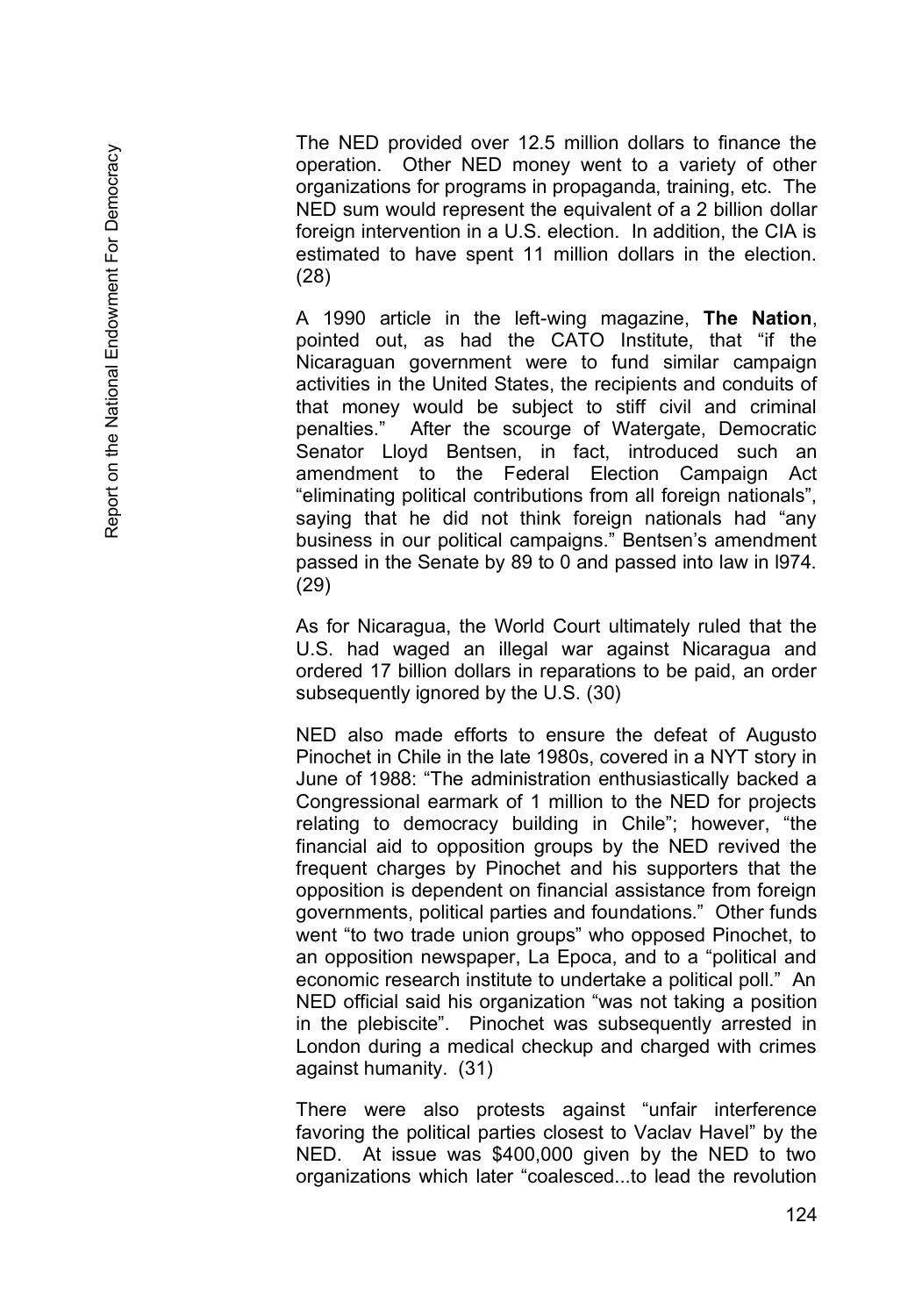against Communist rule." Although NED president Carl Gershman said that the NED "did not side with one party or another", the chairman of the Christian Democratic Movement disagreed, asking why the NED only "gave money to just one or two among 23" opposition parties. The Green Party chairman concurred, saying the American grant was "an injustice". The NYT pointed out that although Gershman had stated that the NED goal was not to support campaigning, a U.S. government document said the purpose was "to prepare those two parties for the June 8 elections and consolidate their position as Czechosovakia's premier democratic movement." (32 )

Former Soviet dissident Vladimir Bukovsky concurs that NED funding can, indeed, be partisan. In a 1991 **National Review** editorial, he wrote that when the "NED...singles out this or that magazine or Moscow newspaper to underwrite, it corrupts both the market and the independence of the press." He also addressed the political corruption which results when certain politicians are subsidized by the NED and other non -governmental organizations, and emphasizes, as **The Nation** and others have, that "the congressional code of ethics would forbid members of the U.S. Congress from accepting foreign subsidies for political activities...apparently, what is unacceptable for an American is commendable for a Russian." Russian money, he wrote, had gone to many elected officials to "encourage democratic activities." (33)

In the 1980s and early 1990s, the NED was active in Haiti as well, trying to prevent the election of Aristide. Haitian newspapers were critical of the NED, which "like its covert cousin, the CIA, the very visible NED sees its mission as 'planning, coordinating and implementing international political activities in support of U.S. policies and interests relative to national security'", according to the 1985 NED annual report. To carry out this mandate, the "NED, or more specifically, its Republican tentacle, the International Republican Institute (IRI), has worked diligently to assemble...a hodgepodge of 26 'opposition' groups".(34) Jerry Brown, former California governor and U.S. Democratic Presidential candidate in 1980, also attacked NED activities in Haiti, where approximately 13 million dollars were spent on "so -called democracy building activities...in fact, the money was going to the very groups in Haiti that were known for manipulating elections and politics." (35)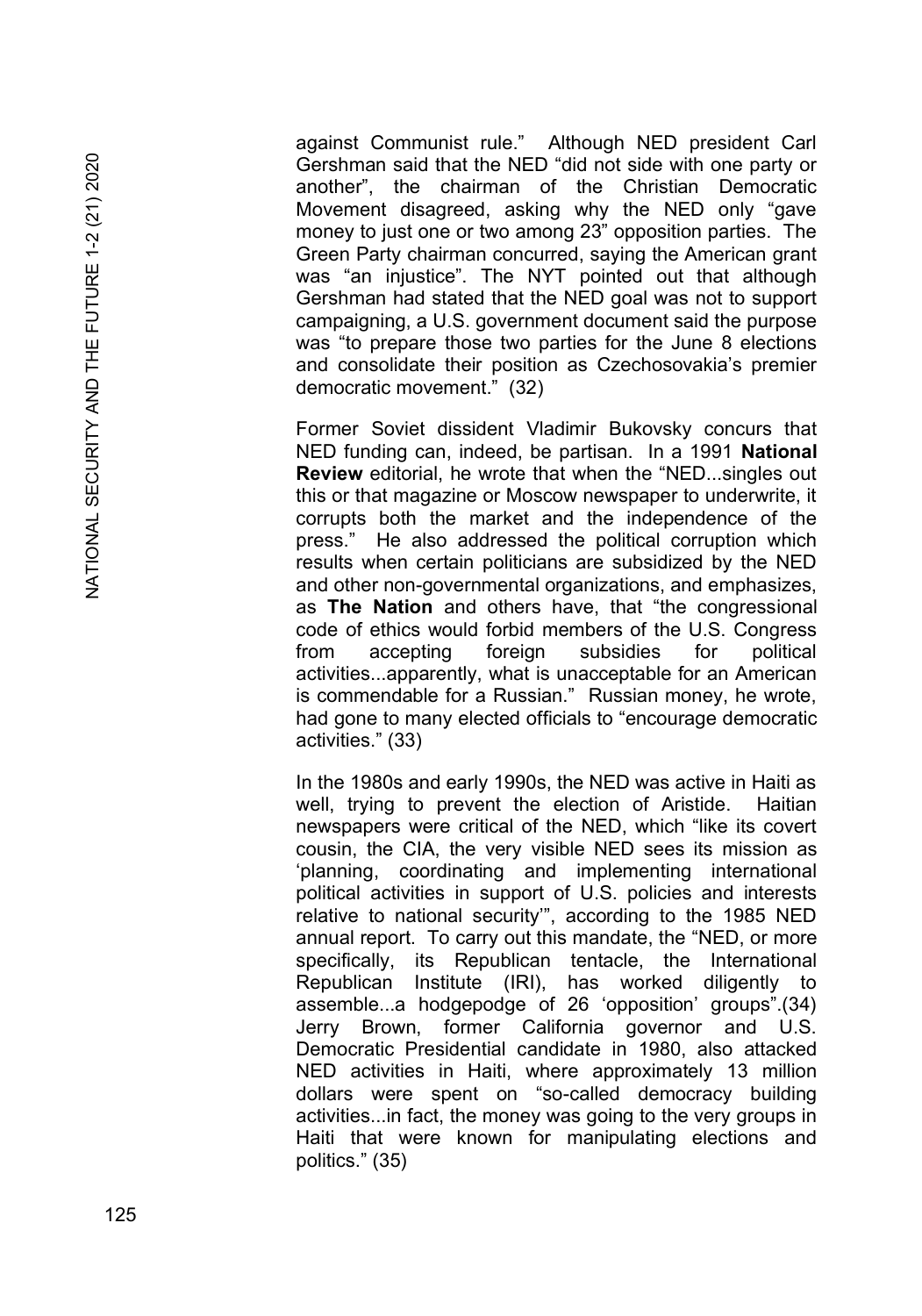Aristide was nonetheless elected, after which the U.S. sharply increased funding for political activities, mainly through USAID. Huge notebooks containing allegations of human rights abuses under Aristide were prepared, "something it had not done under the previous rulers, Duvalierists and military men", who, although dictatorial, had been cooperative with the United States. Noam Chomsky wrote that after Aristide had clearly told the U.S. that "it is monstrous to come down here and impose your will on another people" whom you do not understand and for whom you care nothing, adding that he could not "accept that Haiti should be whatever the U.S. wants it to be", it was clear that Aristide had to go. (36)

In Bulgaria, the Socialist Party won the 1990 elections freely and fairly and assumed power. Shortly thereafter, the NED and other U.S. foreign policy structures began financing and advising opposition forces in the art of "creating chaos", using strikes and protest actions which ultimately led to the resignation of the president, who was replaced by a member of the opposition. (37)

One of the most dubious interventions by the NED occurred in 1989 in Costa Rica, the only stable democracy in Central America. Because Nobel prize winner and President Oscar Arias opposed Reagan's policy in Central America, he "incurred the wrath of NED activists...from 1986 to 1988, NED gave money to Arias's political opposition, which was strongly supported by Panamanian dictator Noriega." (38) In subsequent years, Noriega was no longer needed by the United States, and he was charged with drug smuggling and is now serving a life sentence in the United States.

Congressman Paul Kanjorski reacted in a Christian Science Monitor article from 1991, to the highly questionable activities of the NED around the world, saying that "American tax dollars are being used to aid in the overthrow of foreign governments....does that sound shocking? It should."

Although the NED, in its policy statement, professes its goal to be to "encourage free and democratic institutions throughout the world", Kanjorski alleges that "NED has provided money to the political party working to defeat Nobel Peace Prize winner Oscar Arias, president of Costa Rica" and has also funded groups in France, one of Europe's oldest democracies, "who were opposed to the policies of Mitterrand and working for his defeat." NED funnels its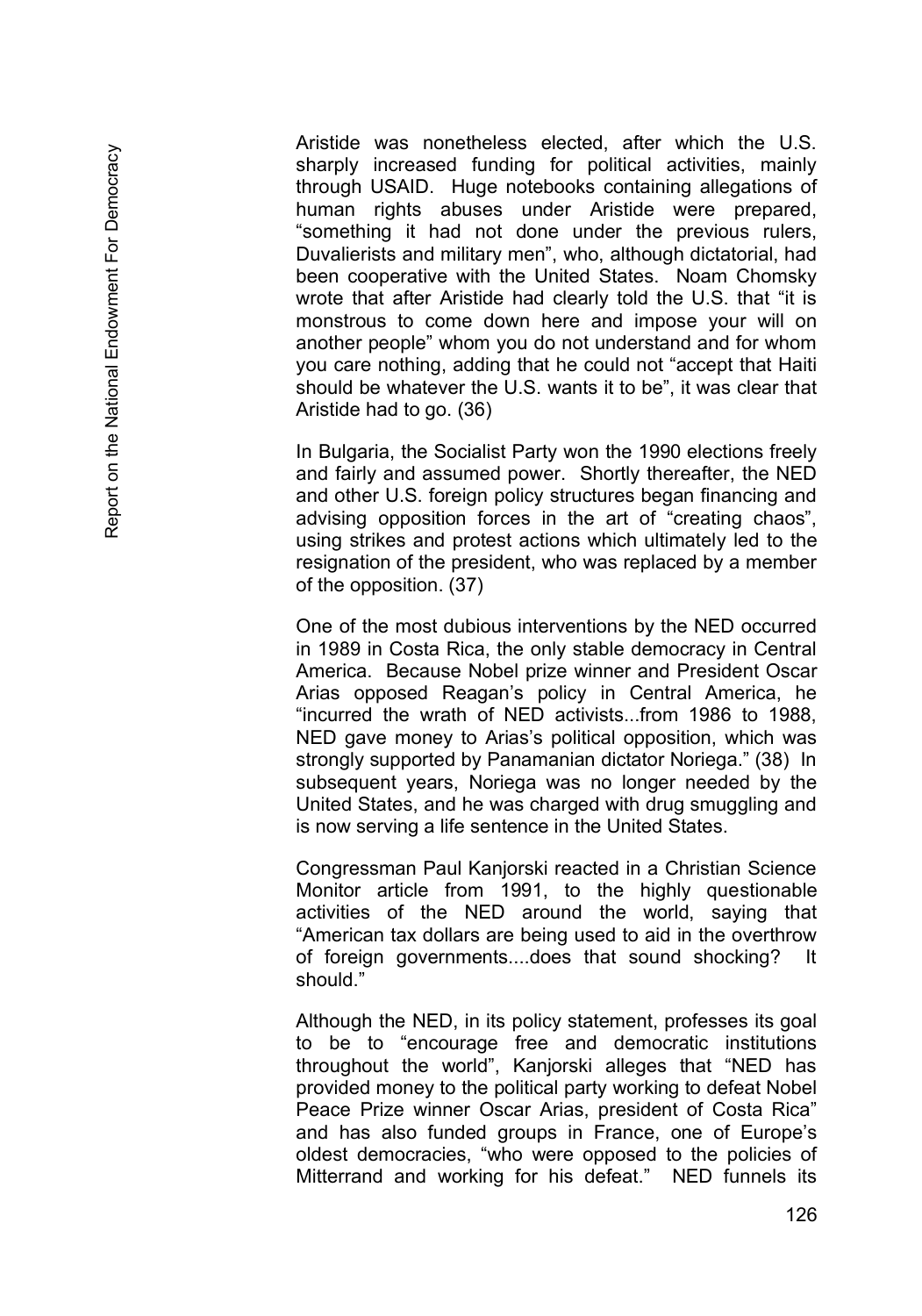money, he writes, to other groups and organizations, so that "it is very difficult to determine precisely where these funds are going and what activities they are promoting." Kanjorski introduced legislation to eliminate funding for the NED and to repeal its legislation, but his efforts failed. (39)

According to the CATO report, the NED, a "Cold War relic", was first funded in 1984 with 18 million at the height of the Cold War. By 1986, Gorbachev's first year in power, funding was cut to 17.2 million, and the year after, to 15 million. However, the appropriations increased dramatically once the Soviet Union disintegrated: "in 1991, NED's budget grew to 25 million, in 1992, to 27.5 million and in 1993, to 35 million." (40) A recent editorial in the New York Times (July 21, 1999) spoke out against efforts to stop the funding of NED, as recommended by NED critic, Congressman Judd Gregg. "The Senate should defy him and vote to preserve an organization whose mission is more vital than ever." (41)

## *Double standard on election intervention*

Many of the opponents of NED have pointed out that, if similar operations were conducted by foreign groups in the United States, they would be illegal. The recent scandal concerning Chinese government contributions to the Democratic election campaigns can serve as an example.

In 1991, FBI officials and counterintelligence agents discovered Chinese efforts to interfere in American campaigns. Large sums of money had been illegally distributed in order to mask the source of contributions, the purpose being to "influence the U.S. position on a host of issues...." An uproar resulted, with calls to expel the Chinese diplomats to show clearly that "foreign political interference will not be tolerated."(42)

At that time, a senior New York Times commentator, John Broder, observed dryly that the horror expressed was, at best, uninformed, as "the U.S. has long meddled in other nations' internal affairs", especially through the NED, which was "created fifteen years ago to do in the open what the CIA has done surreptitiously for decades, spends 30 million a year to support things like political parties, labor unions, dissident movements and the news media in dozens of countries, including China." Unions were financed in France, Paraguay, the Philippines and Panama, political parties in Portugal, Costa Rica, Bolivia and Northern Ireland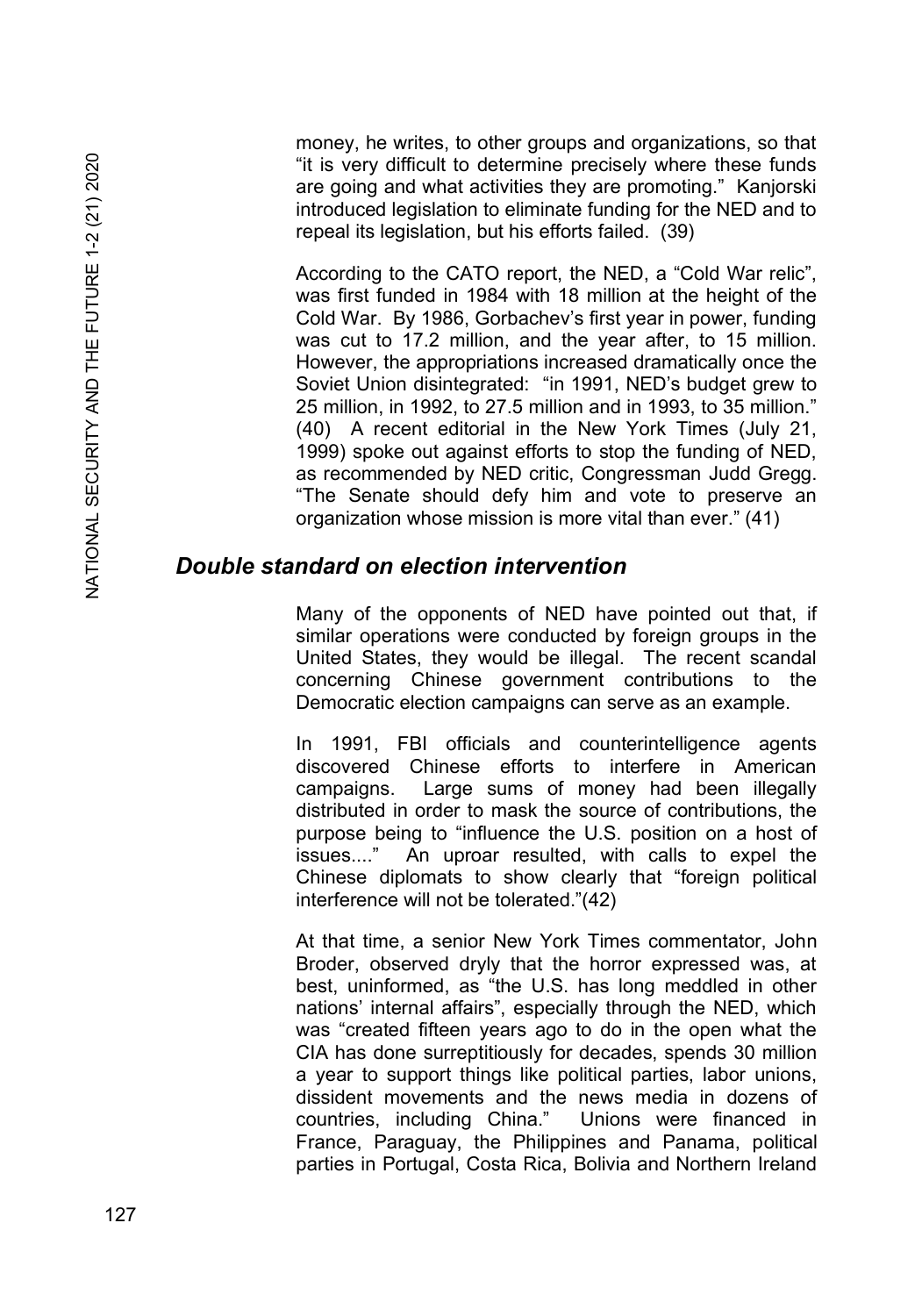were financed, and money was given to U.S. candidates in elections in Czechoslovakia and Nicaragua. And what's more, these are "the more benign efforts to intervene around the world. Since the end World War 2, the U.S. usually covertly through the CIA, has installed or toppled leaders on every continent....fomented coups, spread false rumors, bribed political figures and spent countless billions of dollars to sway public opinion." Peter Kornbluh of the National Security Archive believes that "if the Chinese tried to influence the election, the U.S. is only getting a taste of its own medicine....China has done little more than emulate a long pattern of U.S. manipulation, bribery and cover operations to influence the political trajectory of countless countries around the world." (43)

In an article by the press watchdog organization, Fairness and Accuracy in Reporting, Norman Solomon asks why the U.S. efforts to sway the Russian presidential race in 1996 were good, but the Chinese efforts to influence U.S. congressional races were bad. Through the NED, for example, favored political forces overseas are assisted, including many members of the current Russian parliament (see Bukovsky above). Solomon says some relevant history is needed in light of the furor over Chinese donations., i.e.:

*U.S. intelligence operations financed activities in support of U.S. friendly candidates in Italy, Chile, Australia, El Salvador and Nicaragua, among others. In El Salvador, "the State Department and the CIA bought the election for Jose Duarte", according to Senator Jesse Helms.(44)*

# *Croatia and the NED*

Although the numerous analysts and experts who have investigated the NED appear unanimous in their view that it is impossible to trace the many activities of the NED in a given host country, there is a certain amount of public domain information available regarding funding and support to groups and or institutions, either by the NED or by other NGOs and organizations who work closely with the NED, such as the **Center for Foreign Journalists**, **Committee to Protect Journalists**, **Free Trade Union Institute**, **International Republican Institute**, **National Democratic Institute for International Affairs**, and the **Westminster Foundation for Democracy**.(45)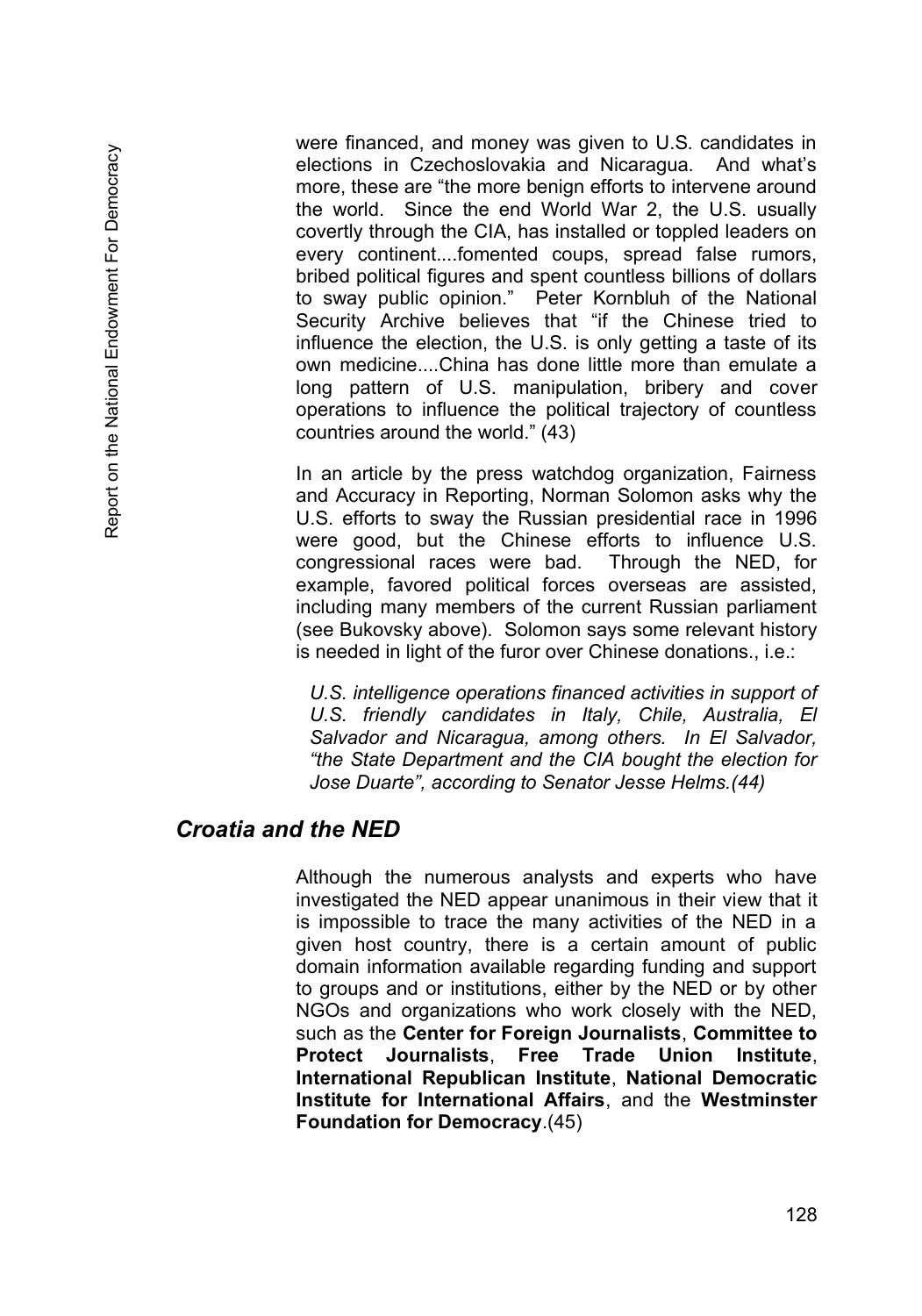Already in 1992, the European office of the **Agency for International Development** (AID) distributed a "Recommendation of IRI on the strengthening of prodemocratic forces in the republics of the former Yugoslavia". It is claimed in the recommendation that the elections in the Republic of Croatia in 1992 were "problematic" and that the "nationalistic leader Franjo Tudjman and his party, the HDZ, won the majority of parliamentary seats." IRI recommended that an aid program for the opposition in Croatia be immediately established in order to hasten the formation of a coalition and to provide training and information in regard to election issues. Emphasis is placed in the program on the necessity for strengthening pro-democratic political parties and their mutual cooperation.

According to the most recently updated public information, some of the NED grantees in recent years in Croatia were:

- The Croatian Helsinki Committee for Human Rights (HHO), director Vjekoslav Vidovic
- The Erasmus Guild, director Vesna Pusic
- The National Democratic Institute for International Affairs
- The Center for International Private Enterprise
- Anti-War Campaign for Croatia
- International Republican Institute
- **STINA News Agency**

Grants were given by the Westminster Foundation to:

- Croatian Labor Party
- Article 19
- Arkzin
- Charities Aid Foundation

On the NED board of directors are, among others, Morton Abramowitz, former U.S. intelligence official, former director of the Carnegie Endowment - which publishes the elite political affairs journal, **Foreign Policy** - and present board member of the European NGO, the International Crisis Group (ICG). Note: many of the ICG recommendations and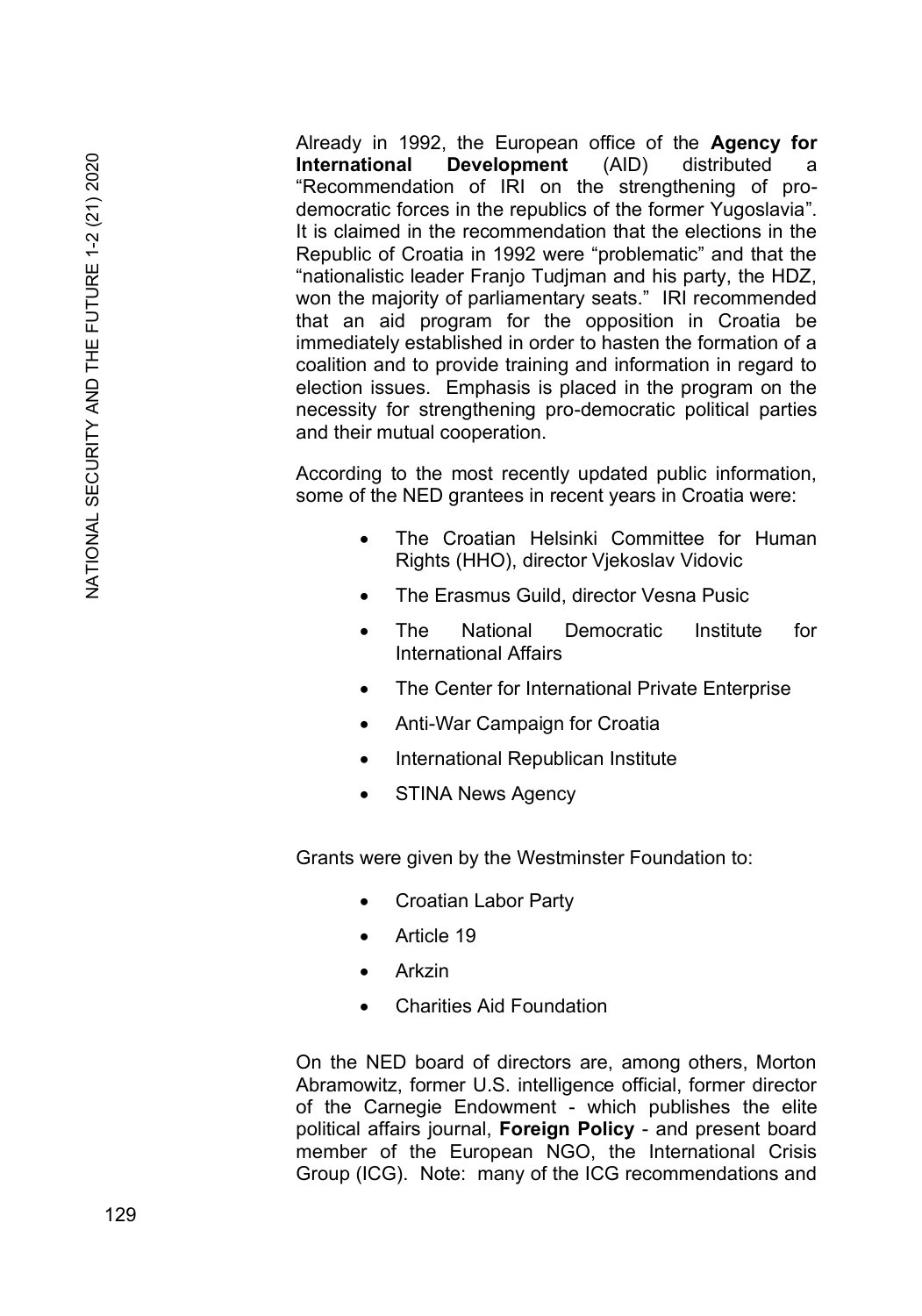reports have subsequently been adopted by the international community (i.e. resolution of Brcko). Also on the board is Paula Dobriansky, member of the Council on Foreign Relations and former member of the law firm, Hunton and Williams, which is providing the defense of Blaskic, Kordic, etc. (46)

On the board of the IRI are, among others, U.S. Senator John McCain, current Presidential candidate, Lawrence Eagleburger (former U.S. Ambassador to Yugoslavia), Jeane Kirkpatrick, and Brent Scowcroft.

Janusz Bugajski, who is a regular contributor to "Nacional", was a senior research analyst for **Radio Free Europe**, has also worked for USAID, the NED (through the International Republican Institute), and the Free Trade Union Institute (AFL -CIO). Bugajski is a contributor, as is Vesna Pusic, to the NED journal, the **Journal of Democracy** , and he is also active in the Washington think tank, the "right wing **Center for Security and International Studies** ", to which Agee referred in his article cited earlier in this report. (47)

**The Committee to Protect Journalists**, one of the groups closely linked to the NED, according to former US State Department official, William Blum, has regularly defended Croatian journalists such as Ivo Pukanic and Viktor Ivancic and organized actions to apply pressure on the Croatian government to discontinue lawsuits against them, and USIA, another organization close to the NED, has provided money to pay for legal costs of some journalists who have been sued in court. "**Nacional**" has also recently been assisted by USIA in creating and improving its web page on the Internet.

Election prognoses and polls predicting defeat for the ruling party - prepared by the NED core institute, the IRI - appear as major news items in the press, especially in opposition publications such as **Nacional, Globus, Jutarnji List, Feral Tribune** and **Novi List.** (see attachments)

Interestingly, some of the outspoken NED critics cited in this report have been used recently as expert commentators on various other subjects by the opposition press, i.e. Noam Chomsky and members of the CATO Institute.

According to the IRI program proposal for Croatia, the activities of IRI were to occur prior to the Croatian parliamentary elections as well and four months during the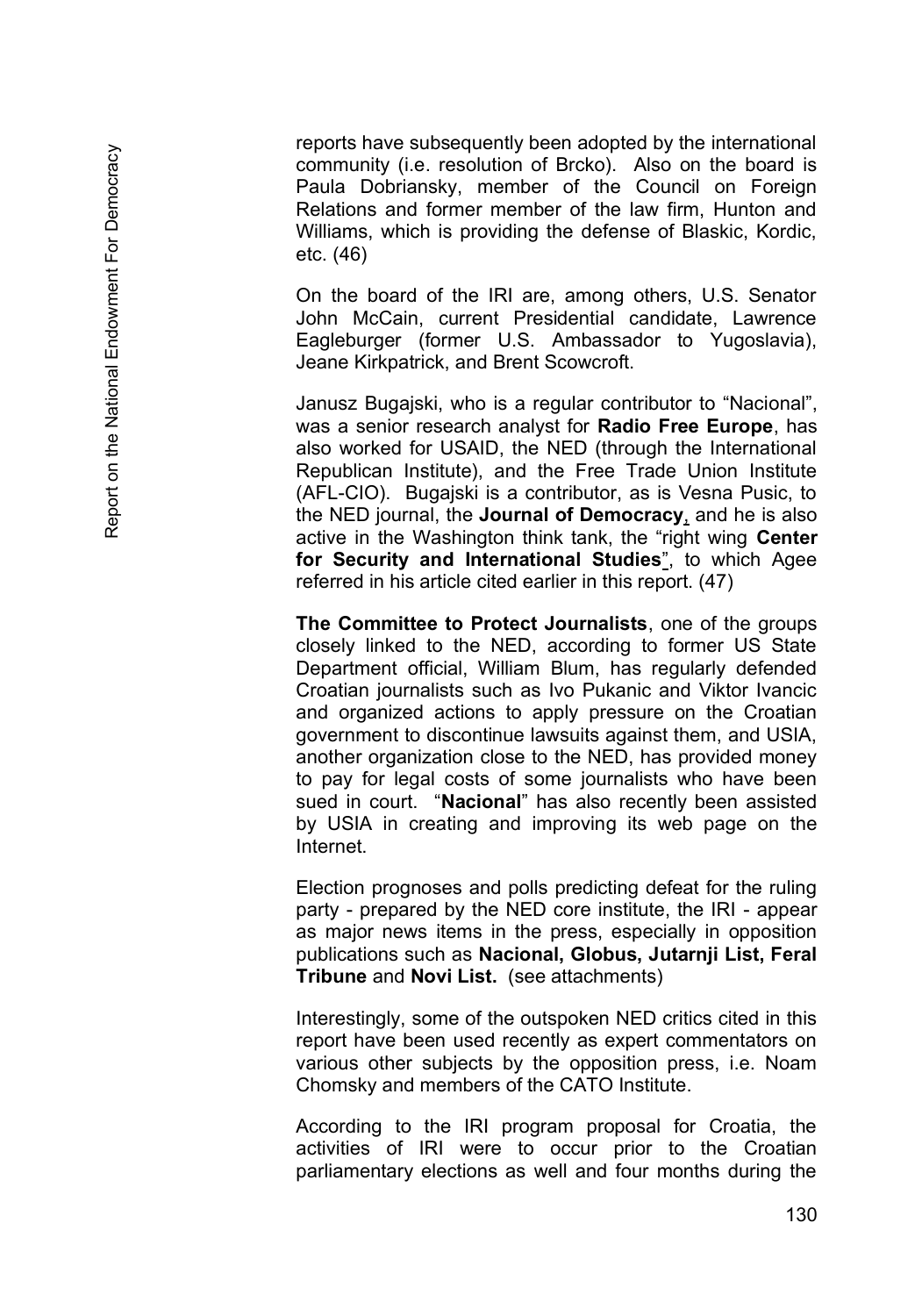post-election period, until June 2000 at the latest. USAID experts and the U.S. Embassy in Croatia have approved continuation of work in the following areas:

a. Research and analysis of public opinion based on polling and work with "focus groups";

b. Offering assistance, consultations, and informationsharing during the election campaign, as well as in the postelection period, message shaping, and election campaign strategies;

c. building coalitions and maintaining them by working together and using the knowledge gained from public opinion polls;

d. Organizing the youth of political parties with the goal of greater participation of young people in elections.

In conclusion, one finds some common denominators in the various analyses and observations presented in this report:

- 1. Critics of the NED cover the entire political spectrum. Marxists, liberals, centrists, conservatives and right-wing institutes and organizations have objected on the same grounds to its activities, labeling them anti-democratic, imperialist and antithetical to basic democratic principles.
- 2. The NED has no particular political ideology other than using its resources against any government which opposes U.S. strategic interests, be it nationalist, Communist or other.
- 3. Recipients in Croatia of NED money usually represent themselves as liberals and democrats, but are in essence serving as conduits for partisan foreign government organizations manipulating democracy, which is in direct contradiction to liberal policies and activities.
- 4. Sometimes, recipients of NED money are unaware that the money has come from NED.
- 5. Activities undertaken in foreign countries by the NED would be illegal if undertaken, i.e. by foreigners in the United States.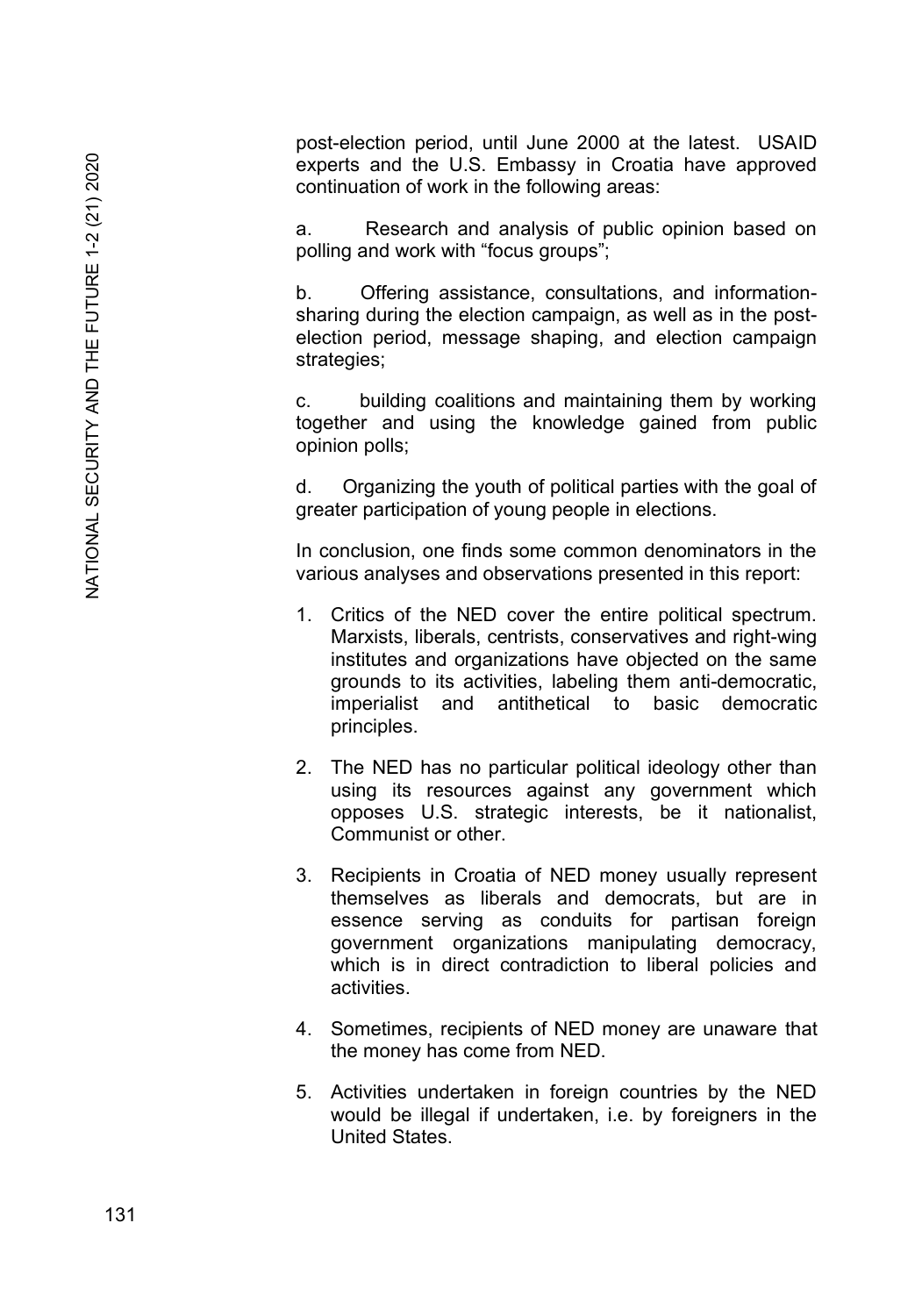6. A wide range of respected individuals in the U.S. media and government agree that the NED is a surrogate of the CIA and is carrying on overtly what were earlier covert CIA operations, i.e. manipulation of the media, elections, dirty tricks, etc.

- 1. Statement of Principles and Objectives, 1984, National Endowment for Democracy, page 1 -2.
- 2. Ibid, page 2.
- 3. Ibid, page 3.
- 4. National Democratic Institute for International Affairs report on Activities in Central and Eastern Europe, December 1998.
- 5. See attachments
- 6. Phillips, James. The National Endowment for Democracy: a Prudent Investment in the Future. The Heritage Foundation, Executive memorandum No. 461, September 13, 1996.
- 7. Ibid, page 1.
- 8. Ibid, page 2.
- 9. Editorial Comment, "A Vote for Democracy Abroad", New York Times, July 21, 1999.
- 10. Agee, Philip. "Tracking Covert Actions into the Future", from Mission Impossible: The CIA's War on Democracy.
- 11. Brandt, Daniel. "Journalism and the CIA: the Mighty Wurlitzer." Namebase Newsline, No. 17, April -June, 1997.
- 12. Ibid, page 3 -4.
- 13. Bernstein, Carl. "CIA and the Media". Rolling Stone, October 20, 1977.
- 14. Op cit. Brandt, page 6.
- 15. Ibid. page 9.
- 16. Blum, William. "The National Endowment for Democracy." Editorial. Note: William Blum left the U.S. State Department in 1967 because of opposition to the Vietnam War. He has since worked as a journalist in the U.S., Europe and South America. He has also published a book exposing CIA illegalities in Chile, "Killing Hope". Blum currently works as a researcher of the National Archives in Washington, D.C.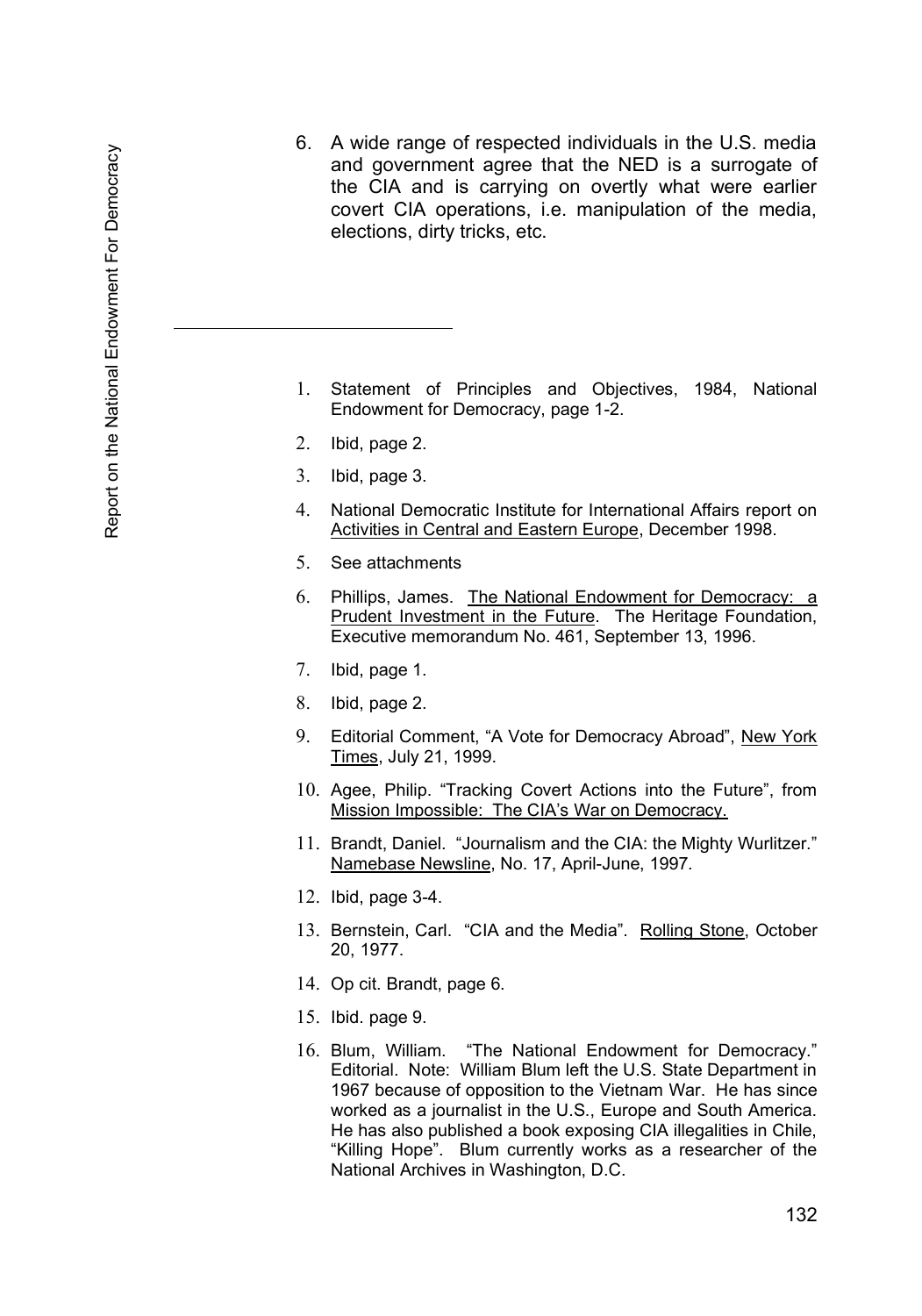- 17. Op cit, Agee. page 2-3.
- 18. Ibid, page 5.
- 19. Op. cit., Brandt, page 7.
- 20. Op. cit., Agee, page 5.
- 21. McGehee, Ralph. The CIA, Past, Present and Future. Part 2, page 1-2.
- 22. McGehee, Ralph. CIA: Deadlier Deceits: Spinning the American Public, page 1-2.
- 23. CIA memorandum, Public Affairs Office, December 20, 1991.
- 24. Op. cit., McGehee, The CIA...., page 2.
- 25. Conry, Barbara. "Loose Cannon: the National Endowment for Democracy. Cato Institute Foreign Policy Briefing, No. 27, November 8, 1993.
- 26. Op. cit., Agee, page 6.
- 27. Ibid, page 7.
- 28. Ibid, page 9.
- 29. Nichols, John Spicer. "Electoral Meddling: Get the NED out of Nicaragua", The Nation, February 26, 1990.
- 30. Op. cit., Agee, page 8.
- 31. Christian, Shirley. "Group is Channeling Funds to Parties Opposing Pinochet", in the New York Times, June 15, 1988.
- 32. Engelberg, Stephen. "U.S. Grant to Two Czech Parties Called Unfair Interference", in the New York Times, June 10, 1990.
- 33. Bukovsky, Vladimir. "Drowning democracy: Soviet democracy and the role of the U.S. -sponsored NED." National Review, September 23, 1991.
- 34. Editorial. "NED Republicans Build an 'Opposition'". Haitian news clipping, 1998.
- 35. Brown, Jerry. "That's the Way I See It".
- 36. Chomsky, Noam. "The Tragedy of Haiti". Year 501, South End Press, 1993.
- 37. Op. cit., Blum, page 1.
- 38. Op. cit., Conry, page 7.